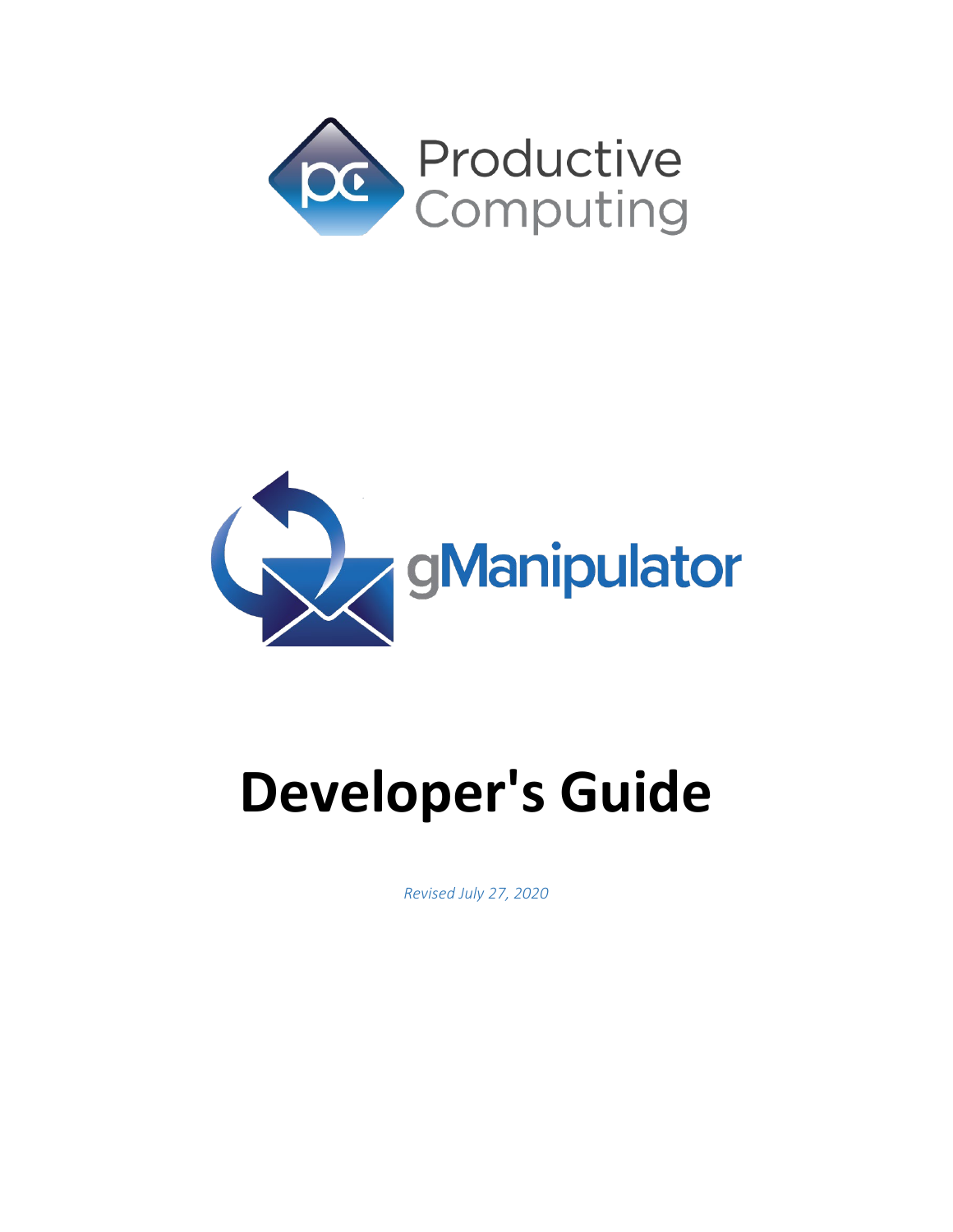# Table of Contents

| I.   |           |  |
|------|-----------|--|
| ΙΙ.  |           |  |
|      |           |  |
|      |           |  |
|      |           |  |
|      |           |  |
|      |           |  |
|      |           |  |
|      | Α.        |  |
|      | <b>B.</b> |  |
|      | C.        |  |
|      | D.        |  |
|      | E.        |  |
|      | F.        |  |
|      | G.        |  |
|      | Η.        |  |
|      | Τ.        |  |
|      |           |  |
|      |           |  |
| III. |           |  |
|      |           |  |
|      |           |  |
|      |           |  |
| IV.  |           |  |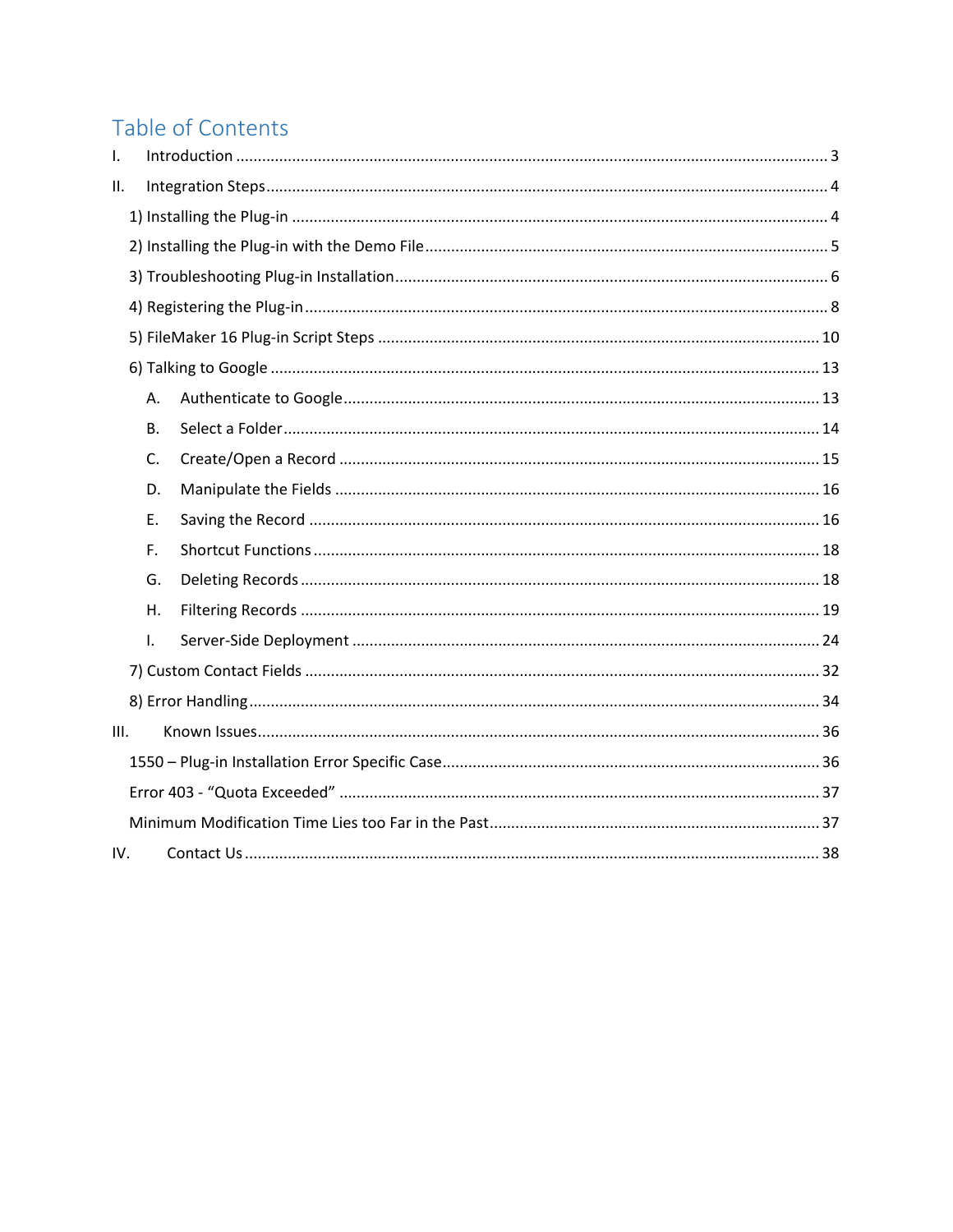# <span id="page-2-0"></span>I. Introduction

The gManipulator plug-in connects your FileMaker solution with Google. With this plug-in, FileMaker Pro users are able to bidirectionally exchange data between FileMaker and Google. These operations are accomplished using FileMaker function calls from within FileMaker calculations. These calculations are generally determined from within FileMaker "SetField" or "If" script steps. This document describes the basic integration steps, features, and error handling. Please see the accompanying Functions Guide for a list of available plug-in functions and Google fields.

#### **Product Version History:**

<https://www.productivecomputing.com/products/google-filemaker-integration>

#### **Intended Audience:**

FileMaker developers or persons who have knowledge of FileMaker scripting, calculations and relationships as proper use of the plug-in requires that FileMaker integration scripts be created in your FileMaker solution.

#### **Successful Integration Practices:**

- 1) Read the Developer's Guide
- 2) Read the Function's Guide
- 3) Watch our video tutorials: [http://help.productivecomputing.com/knowledge\\_base/categories/gmanipulator](http://help.productivecomputing.com/knowledge_base/categories/gmanipulator)
- 4) Review our FileMaker demo file
- 5) Familiarize yourself with the Google Suite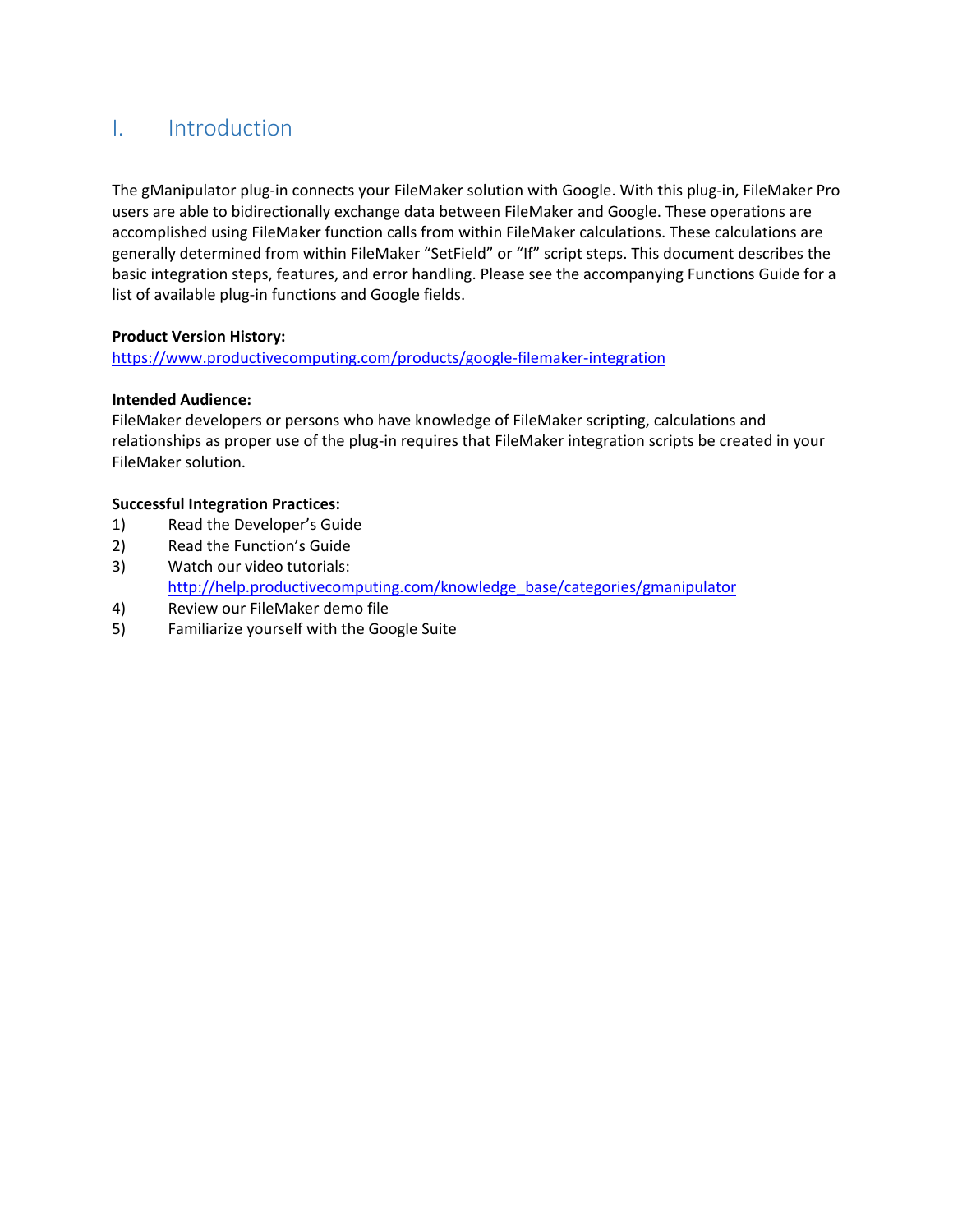# <span id="page-3-0"></span>II. Integration Steps

Accessing and using the plug-in involves the following steps.

# <span id="page-3-1"></span>**1) Installing the Plug-in**

We have introduced installers to make installation of our plug-ins even easier. These installers will not only install the FileMaker plug-in file, but will also install any third-party software or dependencies needed for the plug-in to function, as well as install the demo file and any additional resources you may need. We recommend using the installers to ensure that all components necessary for the plug-in to function are properly installed.

Once you download the gManipulator installation zip package, simply extract the package and open the resulting folder. Install the gManipulator with the following steps.

#### **Windows Installation:**

- 1. Run the "setup.exe" file that is included in the bundle downloaded from our website
- 2. If prompted, install the Visual C++ 2013 Runtime Libraries
- 3. If you are currently running FileMaker, please close FileMaker so that the plug-in will be installed correctly.
- 4. Accept the End User License Agreement ("EULA")
- 5. Select the location to install the plug-in\*
- 6. Confirm the installation
- 7. If prompted by Windows user account control, allow the installer to run
- 8. Your installation is complete!

\*In order for FileMaker to properly recognize the plug-in, we suggest you do not change this default location. The FileMaker plug-in needs to be installed to the base FileMaker/Extensions folder to be available across multiple versions of FileMaker. However, if you wish to install the plug-in at a version specific location like FileMaker Pro Advanced 16/Extensions, you may browse to the folder to do so.

#### **Mac Installation:**

- 1. Run the "Install gManipulator.dmg" file that is included in the bundle you downloaded from our website
- 2. Run the "Install gManipulator" application that is in the installer
- 3. If you are currently running FileMaker, please close FileMaker so that the plug-in will install and initialize correctly
- 4. Continue through the Licensing Information, Destination Select, and Installation Type screens
- 5. Select "Install" to install the plug-in and additional files
- 6. If prompted, enter your machine credentials to approve the installation
- 7. Your installation is complete!

Note: Both installers come with an application (.exe or .pkg) to install the plug-in and an Extras folder. In the Extras folder, you will find additional resources such as the License, README, FileMaker Demo File, and plug-ins.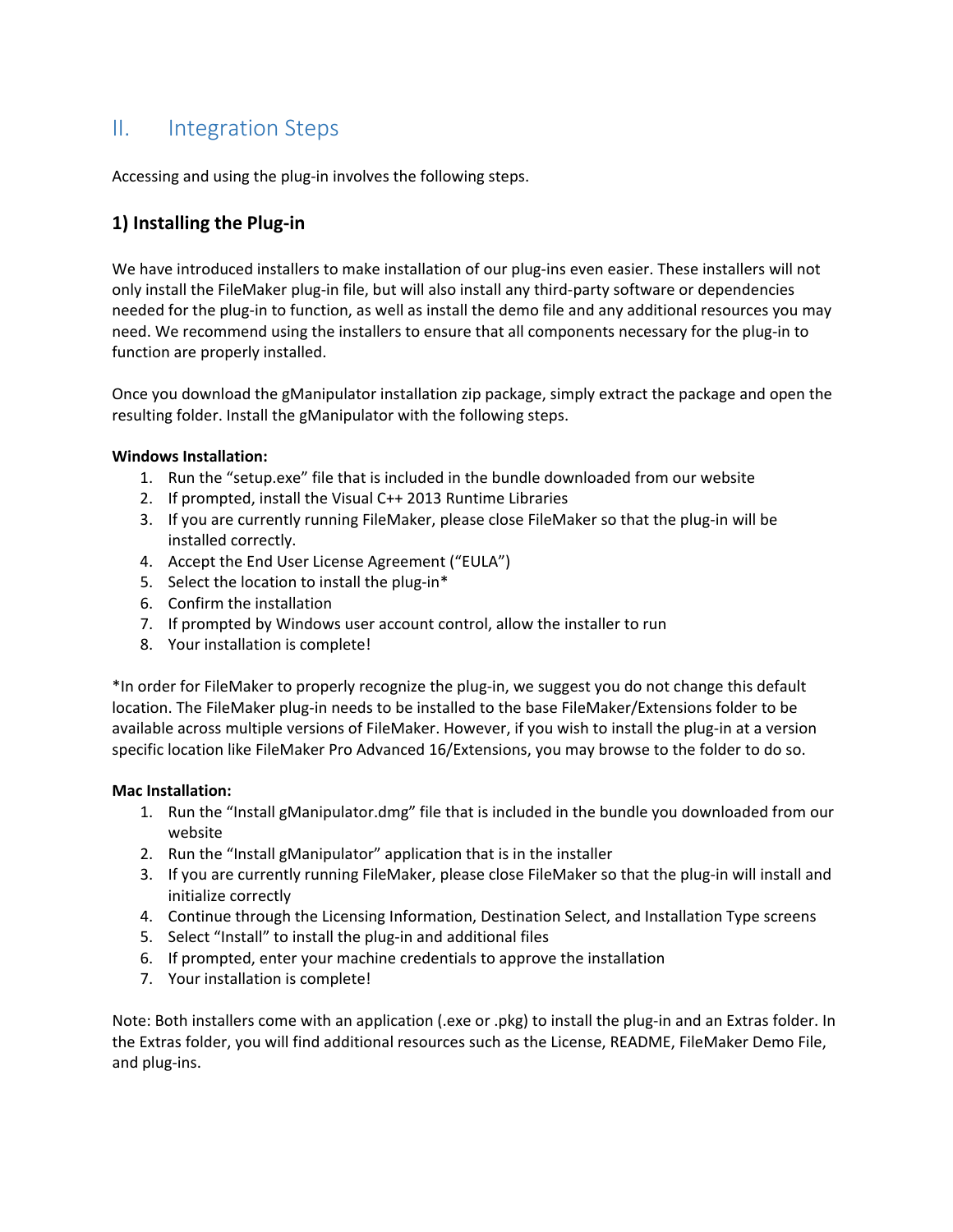# <span id="page-4-0"></span>**2) Installing the Plug-in with the Demo File**

Alternatively, you may install the plug-in using the Demo File provided in the Extras folder that came with the bundle from our website. Note for Windows Users: If you have not already, you will need to run the Visual C++ installers that are in the Extras folder for the plug-in to function properly.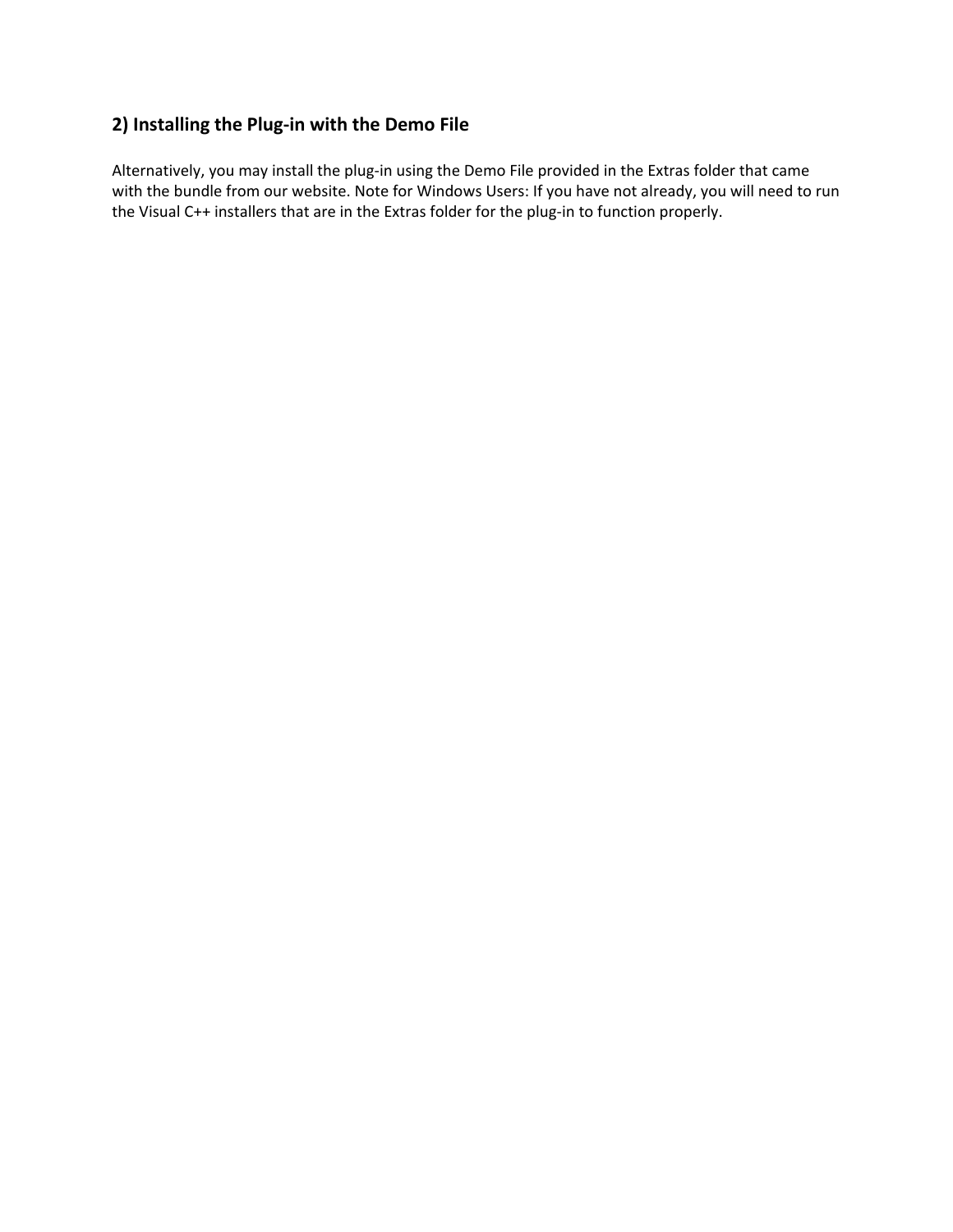# <span id="page-5-0"></span>**3) Troubleshooting Plug-in Installation**

When installing the plug-in using the "Install Plug-in" script step, there are certain situations that may cause a 1550 or 1551 error to arise. If such an error comes up, please refer to the troubleshooting steps below involving the most common problems that may cause those errors.

- 1. Invalid Bitness of FileMaker
	- a. In some cases, FileMaker Pro may be attempting to install a plug-in with a different bitness than the FileMaker Pro application. This is most common with Windows plugins. The general rule is that the plug-in and FileMaker Pro must be the same bitness.
	- b. To resolve this, ensure that the container field holding the plug-in contains the correct bitness of the plug-in. You can verify the plug-in's bitness by checking the file extension: if the extension is .fmx, the plug-in is a 32-bit plug-in; if the extension is .fmx64, the plug-in is a 64-bit plug-in. Mac plug-ins are built to function as both 32-bit and 64-bit plug-ins. You can verify the bitness of FileMaker Pro itself by viewing the "About FileMaker Pro" menu option in the Help menu, and clicking the "Info" button to see more information; bitness is found under "Architecture".
- 2. Missing Dependencies
	- a. Every plug-in has dependencies, which are system files present in the machine's operating system that the plug-in requires in order to function. If a plug-in is "installed" into an Extensions folder, but the plug-in does not load or is not visible in the Preferences > Plug-ins panel in FileMaker Pro's preferences, is it likely that there are files missing.
	- b. To ensure that the appropriate dependencies are installed, please verify that the Visual Studio 2013 C++ redistributable package is installed. This can be located by opening the Control Panel and checking the Installed Programs list (usually found under "Add/Remove Programs". Older plug-ins may require the Visual C++ 2008 Redistributable Package, instead of the 2013 version.
	- c. Some plug-ins also have a .NET Framework component that is also required. The gManipulator plug-in requires .NET Framework 4.5 which can be downloaded at the following link:<https://www.microsoft.com/en-us/download/details.aspx?id=30653>
- 3. Duplicate Plug-in Files
	- a. When installing plug-ins, it is possible to have the plug-in located in different folders that are considered "valid" when FileMaker attempts to load plug-ins for use. There is a possibility that having multiple versions of the same plug-in in place in these folders could cause FileMaker to fail to load a newly-installed plug-in during the installation process.
	- b. To resolve this, navigate to the different folder locations listed below and ensure that the plug-in is not present there by deleting the plug-in file(s). Once complete, restart FileMaker and attempt the installation again. If you installed the plug-in using a plug-in installer file, if on Windows, run the installer; again and choose the "Uninstall" option, or if on Mac, run the "uninstall.tool" file to uninstall the plug-in.

Installation Paths (Windows):

C:\Users\(current user)\AppData\Local\FileMaker\Extensions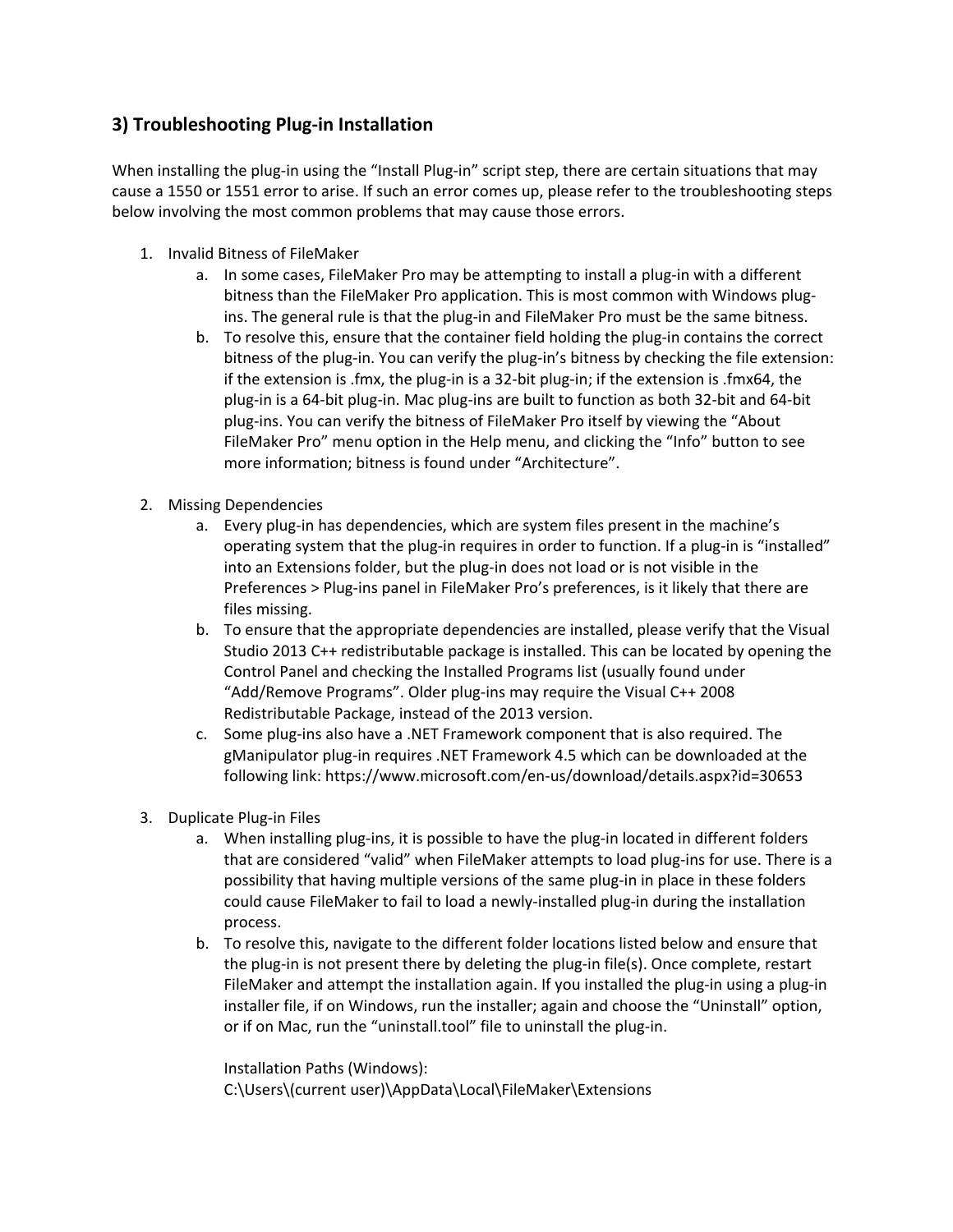C:\Users\(current user)\AppData\Local\FileMaker\FileMaker Pro [Advanced]\##\Extensions C:\Program Files (x86)\FileMaker\FileMaker Pro ## [Advanced]\Extensions

Installation Paths (Mac):

~/Library/Application Support/FileMaker/Extensions

~/Library/Application Support/FileMaker/FileMaker Pro [Advanced]/##/Extensions

~/Applications/FileMaker Pro ## [Advanced]/Extensions

If the troubleshooting steps above do not resolve the issue, please feel free to reach out to our support team for further assistance.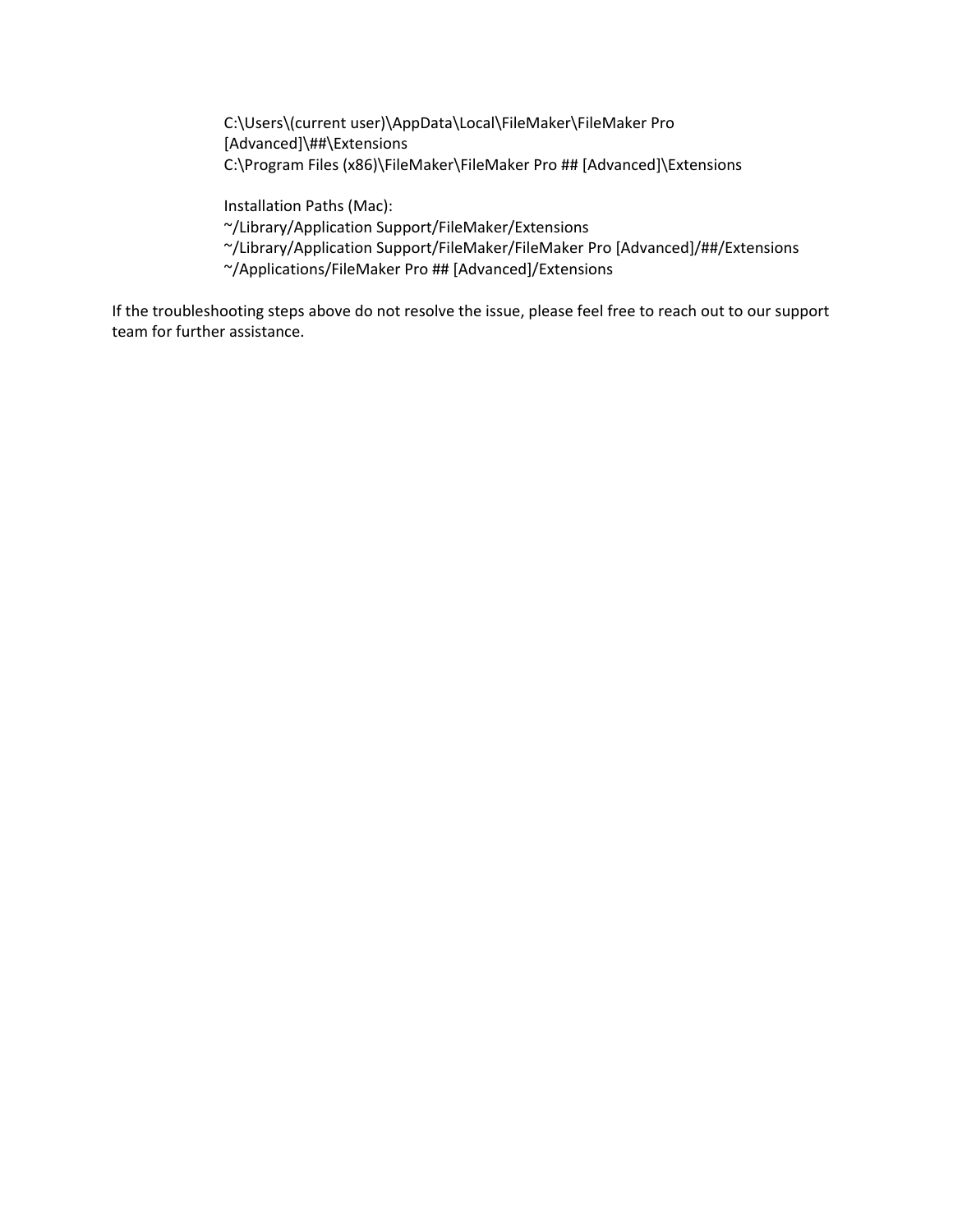# <span id="page-7-0"></span>**4) Registering the Plug-in**

The next step is to register the plug-in, which enables all plug-in functions.

- 1. Confirm that you have access to the internet and open our FileMaker demo file, which can be found in the "FileMaker Demo File" folder in your original download.
- 2. If you are registering the plug-in in Demo mode, simply click the "Register" button and do not change any of the fields. Your plug-in should now be running in "DEMO" mode. The mode is always noted on the Setup tab of the FileMaker Demo.
- 3. If you are registering a licensed copy, then simply enter your license number in the "License ID" field and select the "Register" button. Ensure you have removed the Demo License ID and enter your registration number exactly as it appears in your confirmation email. Your plug-in should now be running in "LIVE" mode. The mode is always noted on the Setup tab of the FileMaker Demo.

#### **Why do I need to register?**

In an effort to reduce software piracy, Productive computing, Inc. has implemented a registration process for all plug-ins. The registration process sends information over the internet to a server managed by Productive Computing, Inc. The server uses this information to confirm that there is a valid license available and identifies the machine. If there is a license available, then the plug-in receives an acknowledgement from the server and installs a certificate on the machine. This certificate never expires. If the certificate is ever moved, modified, or deleted, then the client will be required to register again. On Windows, this certificate is in the form of a ".pci" file. On Mac, this certificate is a ".plist" preferences file.

The registration process also offers developers the ability to automatically register each client machine behind the scenes by hard coding the license ID in the PCGM\_Register function. This proves beneficial by eliminating the need to manually enter the registration number on each client machine. There are other various functions available such as PCGM\_GetOperatingMode and PCGM\_Version which can assist you when developing an installation and registration process in your FileMaker solution.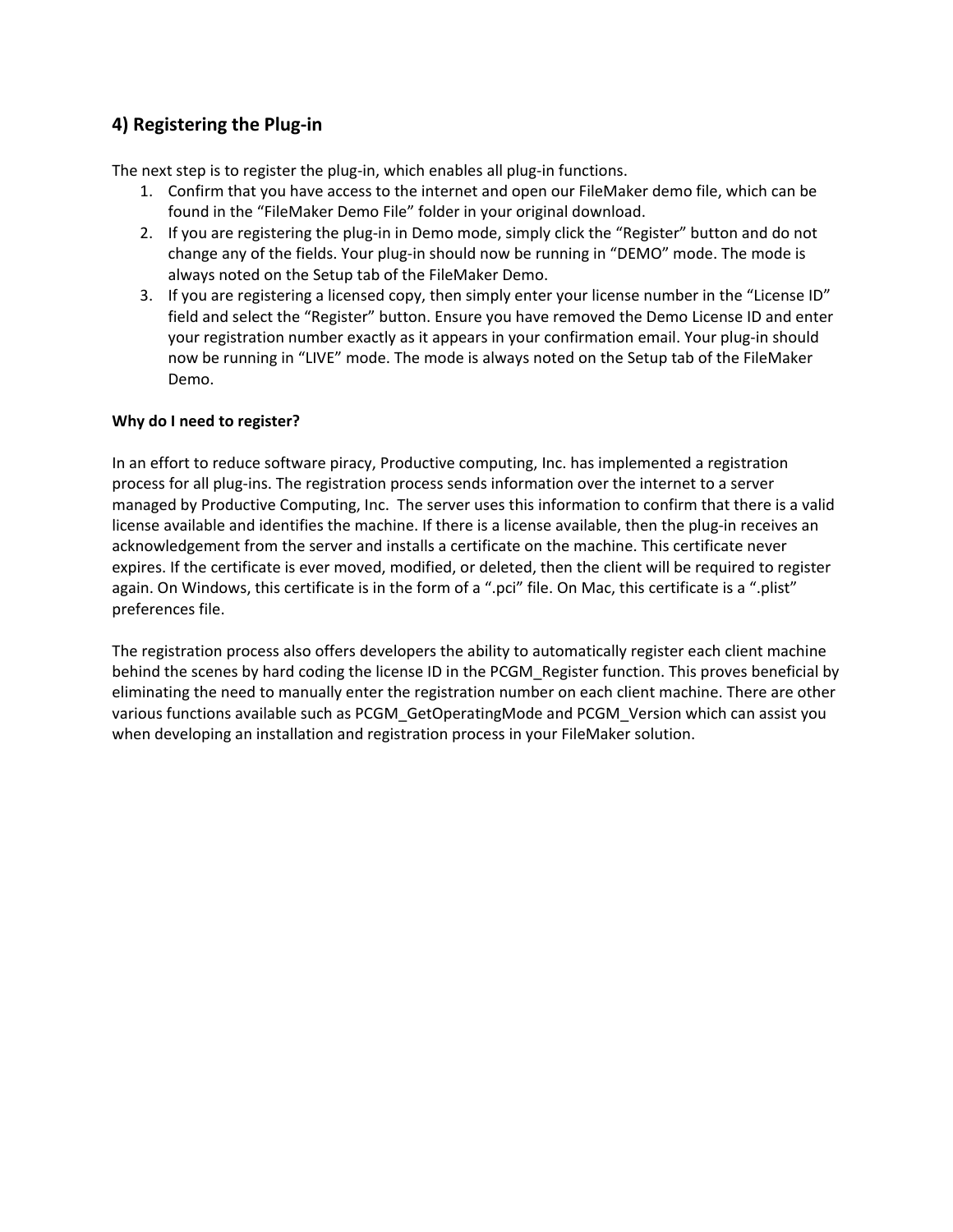#### **How do I hard-code the registration process?**

You can hard code the registration process inside a simple "Plug-in Checker" script. The "Plug-in Checker" script should be called at the beginning of any script using a plug-in function and uses the PCGM\_Register, PCGM\_GetOperatingMode, and PCGM\_Version functions. This eliminates the need to manually register each machine and ensures that the plug-in is installed and properly registered. Below are some basic steps to create a "Plug-in Checker" script.

If  $[PCGM_Version('Short") = "" or PCGM_Version('Short") = ?]$ Show Custom Dialog [ "Warning"; Message: "Plug-in not installed."; Buttons: "OK" ] Exit Script [ Text Result:"Plug-in not installed" ] Else If [ PCGM\_GetOperatingMode <> "LIVE" ] Set Field [ Main::gRegResult; Value:PCGM\_Register( "licensing.productivecomputing.com" ; "80" ; "/PCIReg/pcireg.php" ; \$\$LicenseID )] If [ Main::gRegResult <> 0 ] Show Custom Dialog [ "Registration Error" ; Message: "Plug-in registration failed"; Buttons:"OK"  $\mathbf{1}$ End If End If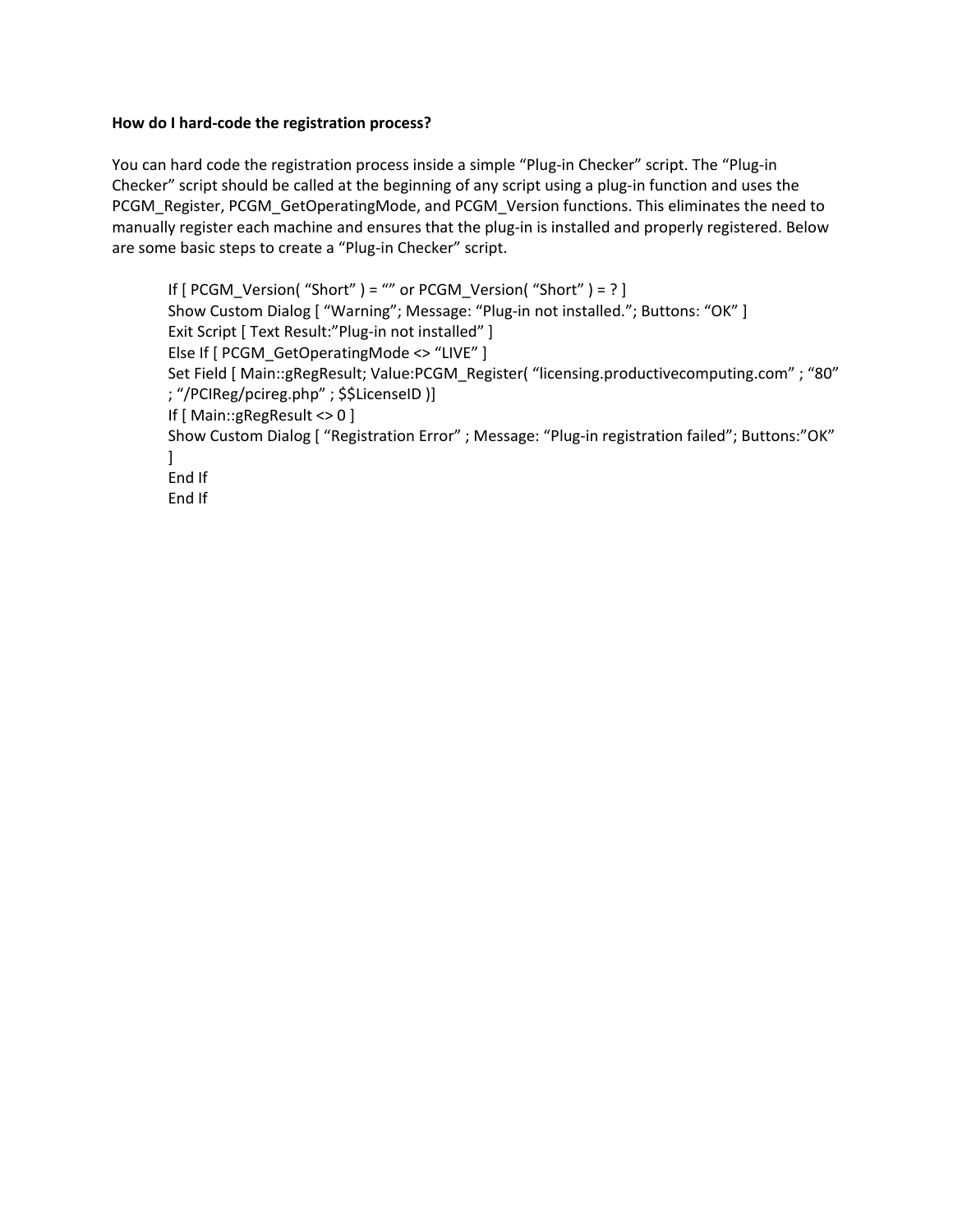# <span id="page-9-0"></span>**5) FileMaker 16 Plug-in Script Steps**

Newly introduced with FileMaker Pro 16, all plug-ins have been updated to allow a developer to specify plug-in functions as script steps instead of as calculation results. The plug-in script steps function identically to calling a plug-in within a calculation dialog.

In this example, we use the gManipulator plug-in's script steps to demonstrate the difference. The same scripting differences can be found for any of the Productive Computing plug-in product lines.

For an example of using plug-in script steps, compare two versions of the same script from the gManipulator Demo File: EVENT\_\_Pull.

#### Script 1 - EVENT Pull with calculation ("traditional") plug-in scripting:

Set Error Capture [On] Allow User Abort [Off]

# Check the plug-in Perform Script ["Plug-in Checker"]

# Make sure the user has specified a calendar folder

If [IsEmpty ( Main::gFolder Events )]

Show Custom Dialog ["Warning"; "Please select a Calendar folder first."] Exit Script [Text Result:"No Calendar folder specified."] End If

# Clear any records from Events to refresh the list

Freeze Window Go to Layout ["SU\_\_Events" (Events); Animation:None] Show All Records Delete All Records [With dialog:Off]

# Open the selected folder Set Variable [\$result; Value: PCGM\_OpenFolder( Main::gFolder Events ; "Calendar" )]

# Get the record count to see if any records exist for the current folder Set Variable [\$count; Value: PCGM\_GetRecordCount] If  $[Scount > 0]$ Set Variable [\$result; Value: PCGM\_GetFirstRecord] Loop Exit Loop If [\$result = "!!ERROR!!" or \$result = "END"]

New Record/Request Set Field [Events::Google\_ID; PCGM\_GetFieldValue( "ID" )]

# Pull the editable fields Set Field [Events::Attendees; PCGM\_GetFieldValue( "Attendees" )]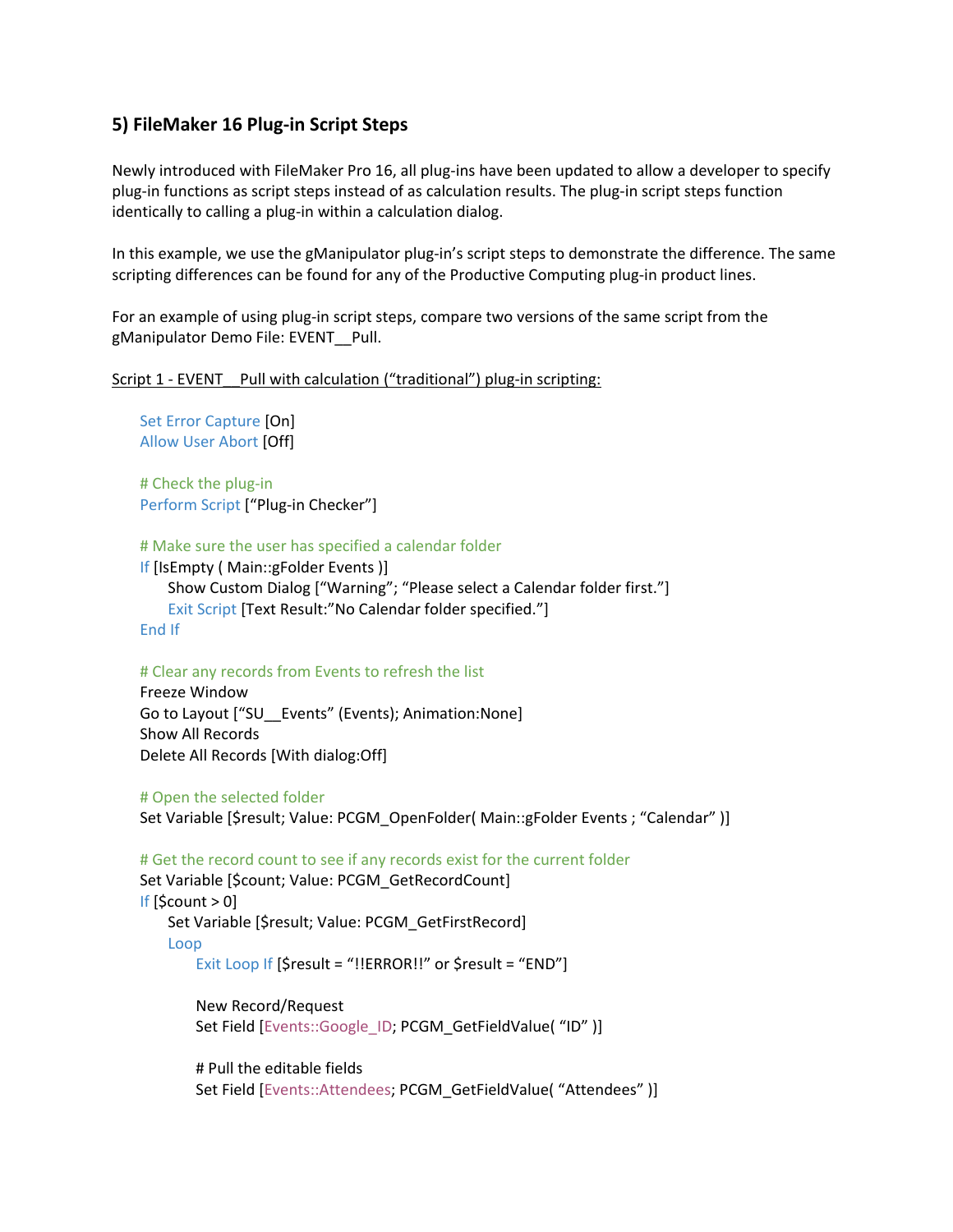Set Field [Events::Description; PCGM\_GetFieldValue( "Description" )] Set Field [Events::Location; PCGM\_GetFieldValue( "Location" )] Set Field [Events::Start; PCGM\_GetFieldValue( "Start" )] Set Field [Events::End; PCGM\_GetFieldValue( "End" )] Set Field [Events::Summary; PCGM\_GetFieldValue( "Summary" )] Set Field [Events::Visibility; PCGM\_GetFieldValue( "Visibility" )]

#### # Pull the read-only fields

Set Field [Events::Created; PCGM\_GetFieldValue( "Created" )] Set Field [Events::Creator; PCGM\_GetFieldValue( "Creator" )] Set Field [Events::Kind; PCGM\_GetFieldValue( "Kind" )] Set Field [Events::Updated; PCGM\_GetFieldValue( "Updated" )]

Commit Records/Requests [With dialog:Off] Set Variable [\$result; Value: PCGM\_GetNextRecord] End Loop Go to Layout [original layout; Animation:None] Go to Object [Object Name: "calendar"]

#### Else

Go to Layout [original layout; Animation:None] Go to Object [Object Name: "calendar"] Show Custom Dialog ["No records"; "No records to pull from Google."] End If

#### Script 2 - EVENT Pull with plug-in script steps:

Set Error Capture [On] Allow User Abort [Off]

# Check the plug-in Perform Script ["Plug-in Checker"]

#### # Make sure the user has specified a calendar folder

If [IsEmpty ( Main::gFolder Events )] Show Custom Dialog ["Warning"; "Please select a Calendar folder first."] Exit Script [Text Result:"No Calendar folder specified."] End If

#### # Clear any records from Events to refresh the list

Freeze Window Go to Layout ["SU\_\_Events" (Events); Animation:None] Show All Records Delete All Records [With dialog:Off]

#### # Open the selected folder

PCGM\_OpenFolder [Select; Results:\$result; Folder ID:Main::gFolder Events; Folder Type:"Calendar"]

# Get the record count to see if any records exist for the current folder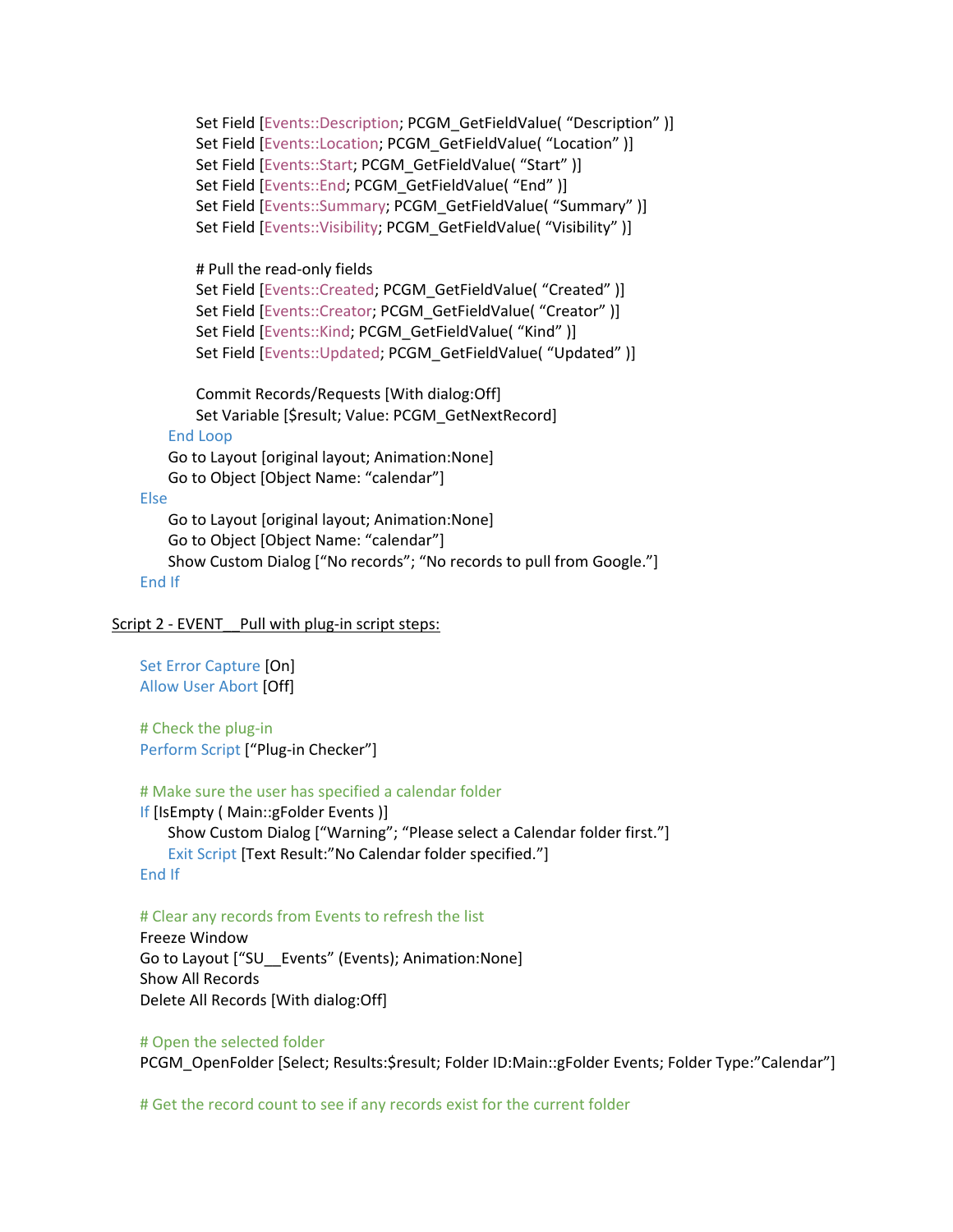PCGM\_GetRecordCount [Select; Results:\$count] If  $[Scount > 0]$ PCGM\_GetFirstRecord [Select; Results:\$result]

Loop

Exit Loop If [\$result = "!!ERROR!!" or \$result = "END"]

New Record/Request

PCGM\_GetFieldValue [Select; Results:Events::Google\_ID; Field Name:"ID"]

# Pull the editable fields

PCGM\_GetFieldValue [Select; Results:Events::Attendees; Field Name:"Attendees"] PCGM\_GetFieldValue [Select; Results:Events::Description; Field Name:"Description"] PCGM\_GetFieldValue [Select; Results:Events::Location; Field Name:"Location"] PCGM\_GetFieldValue [Select; Results:Events::Start; Field Name:"Start"] PCGM\_GetFieldValue [Select; Results:Events::End; Field Name:"End"] PCGM\_GetFieldValue [Select; Results:Events::Visibility; Field Name:"Visibility"]

# Pull the read-only fields

PCGM\_GetFieldValue [Select; Results:Events::Created; Field Name:"Created"] PCGM\_GetFieldValue [Select; Results:Events::Creator; Field Name:"Creator"] PCGM\_GetFieldValue [Select; Results:Events::Kind; Field Name:"Kind"] PCGM\_GetFieldValue [Select; Results:Events::Updated; Field Name:"Updated"]

Commit Records/Requests [With dialog:Off] PCGM\_GetNextRecord [Select; Results:\$result]

#### End Loop

Go to Layout [original layout; Animation:None] Go to Object [Object Name: "calendar"]

Else

Go to Layout [original layout; Animation:None] Go to Object [Object Name: "calendar"] Show Custom Dialog ["No records"; "No records to pull from Google."]

End If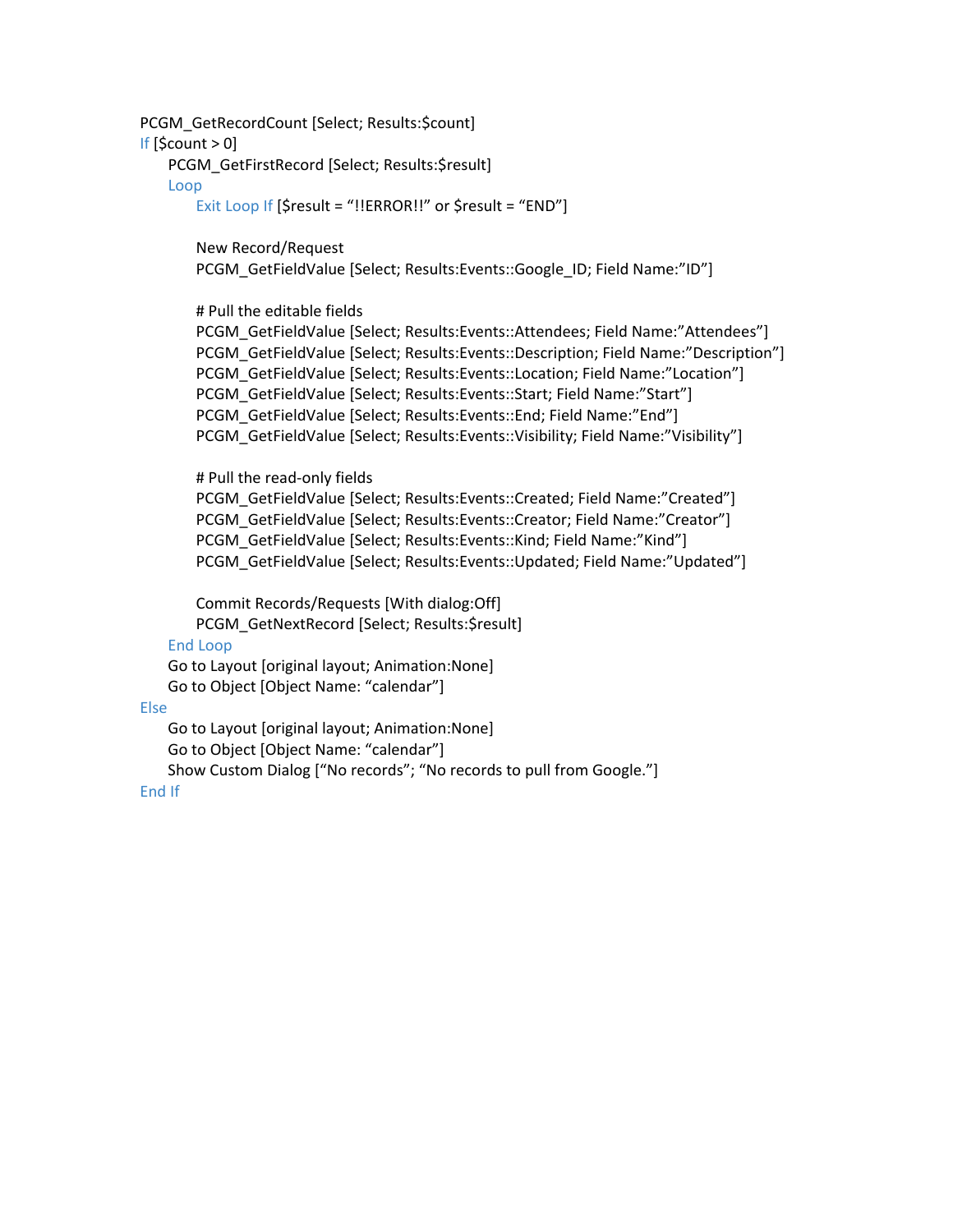# <span id="page-12-0"></span>**6) Talking to Google**

Talking to Google typically requires that you follow these steps:

#### <span id="page-12-1"></span>**A. Authenticate to Google**

In order to exchange any information with Google's API services, the plug-in must be authenticated as a user. Performing the plug-in function "PCGM\_Authenticate" prompts the user to sign into their Google account and allow the plug-in to communicate with different areas of the Google API.



Once the plug-in has been granted permission to communicate with Google as the authenticated user, all incoming and outgoing messages from the plug-in will be treated as belonging to the authenticated user.

Important Developer's Note: The authentication process has an internal timer of 60 seconds after the call to PCGM Authenticate is made. During this time, the user is prompted to sign into Google and authorize the plug-in to connect. If the user does not authorize or cancel the authentication process within the 60 second time limit, or closes the web browser prematurely, the PCGM\_Authenticate function will return "!!ERROR!!", and PCGM\_GetLastError will report an error that the authentication process timed out.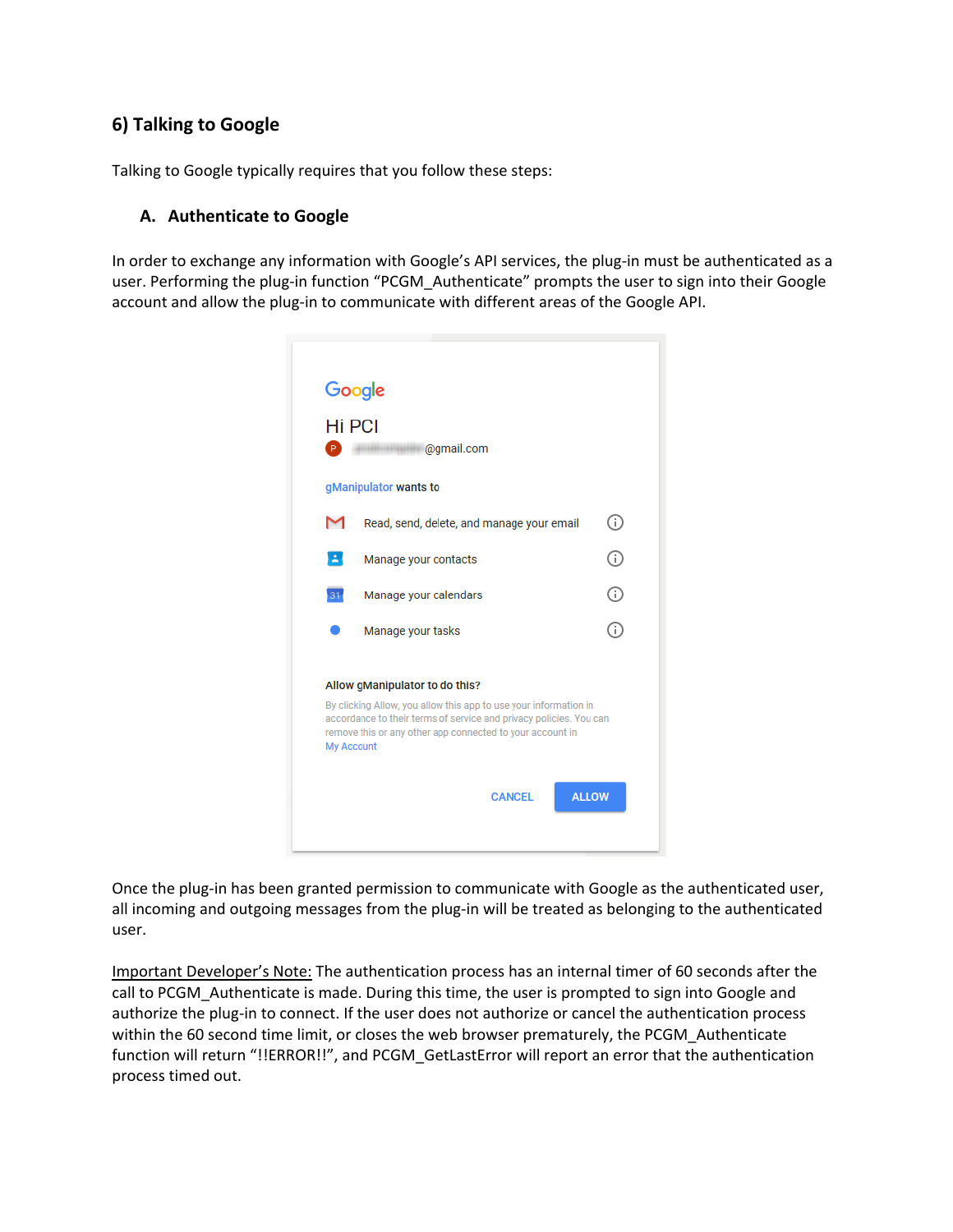#### 1. Session Management

Once the plug-in has been authenticated successfully with Google, the authenticated session is stored locally for the plug-in on the user's machine. This will allow the plug-in to reauthenticate at a later time without requiring the need for the user to allow access to the Google APIs again, and streamlines the authentication process. On Windows, this session is stored in the user's Application Data folder, alongside other required dependencies installed for the plug-in at runtime. On Mac, the authentication data is saved in the user's keychain utility for the plug-in to access.

Session information can be stored and loaded via the plug-in through the PCGM\_LoadSession and PCGM\_SaveSession functions. It is recommended that when the plug-in authenticates successfully, the FileMaker solution should save a copy of the session information to a field in the solution, such as a "Globals" or "Preferences" table where appropriate. This session info can then be loaded on another machine, allowing that second machine to communicate as the authenticated session without needing to authenticate via PCGM\_Authenticate.

The session information is also required when deploying the plug-in in a server-side capacity. For more information on server-side development and deployment, please refer to the "Server-Side Deployment" section later in this document.

#### 2. Disconnecting a Session

The plug-in can also disconnect the currently-authenticated session by calling PCGM\_Disconnect. This function will terminate the active session, revoking access for the authenticated account, and additionally will remove any saved session information from the user's machine as noted above. Note that any machine using this disconnected session will need to reauthenticate in order to continue communicating with Google.

# <span id="page-13-0"></span>**B. Select a Folder**

After authentication, the next step is to navigate to the desired Google folder. Each folder in Google represents a collection of records of a specific module type, and can have different names: Mail folders are called "Labels"; Contact folders are called "Contact Groups"; Calendar folders are called "Calendars"; and Task folders are called "Task Lists". For ease of understanding, however, all folders can be referred to as "Folders".

Opening a folder requires both the folder's Google ID and the type of the folder to open (Mail, Contact, Calendar, or Task). If the Google ID of a folder is not immediately apparent, the developer can also navigate folders via the PCGM\_GetFirstFolder and PCGM\_GetNextFolder functions.

Example: opening the Inbox folder of a user's Mail PCGM\_OpenFolder( "INBOX" ; "Mail" )

Example: opening a Contact folder with an ID stored in a field PCGM\_OpenFolder( Contacts::FolderID ; "Contact" )

Example: Opening the first Calendar folder indirectly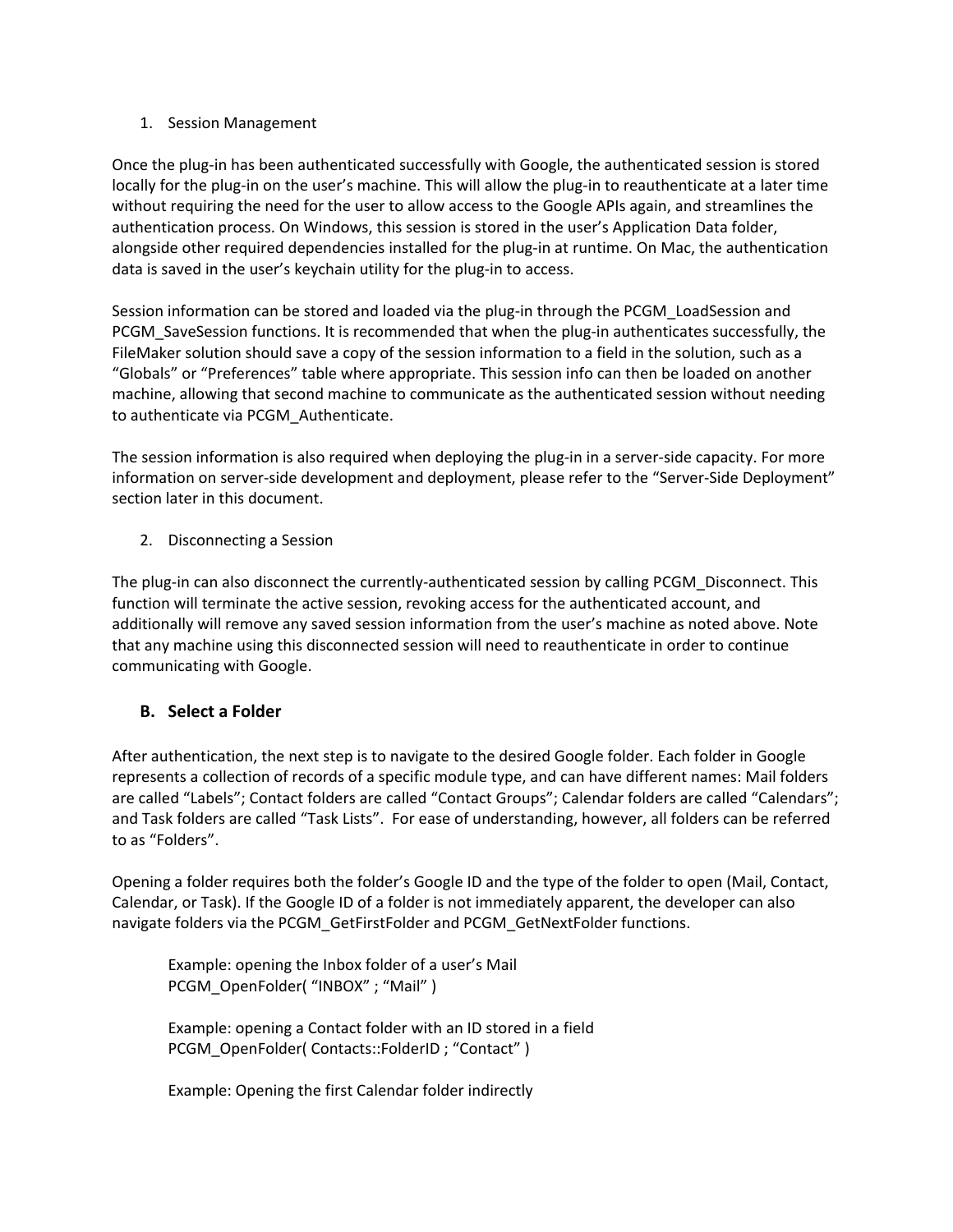# PCGM\_GetFirstFolder( "Calendar" )

# <span id="page-14-0"></span>**C. Create/Open a Record**

Once the folder has been opened, you can now create new records to be placed within the folder, or access records that are contained by the folder.

#### Create New Record:

There is one method for creating a new record which is by calling the PCGM\_NewRecord( optModule ) function. Upon being called, a new record of the specified type will be created and stored in memory. The record will not be pushed to Google until the record is properly saved. Note that this function call will close any currently-opened record without committing any changes; it is up to the developer to properly save the current record before creating a new record.

Open an Existing Record:

When the record has already been created, the plug-in can open it in one of two methods: directly or indirectly.

If the user knows the Google ID of the desired record, they can open the record directly by calling PCGM\_OpenRecord( RecordID ; Type ), providing the Google ID and the type of the record to open. The record ID is the record's unique identifier, which is the identifying code that references the record in Google, while the Type parameter is the type of record (Mail, Contact, Event, or Task). Note that this function call will close any currently-opened record without committing any changes; it is up to the developer to properly save the current record before opening a record.

If the record's ID is not known, or the goal of a script is to pull a set of records from within the currentlyopened folder, the script can iterate through the set of records with the use of the PCGM\_GetFirstRecord and PCGM\_GetNextRecord functions. PCGM\_GetFirstRecord will open the first record in the currently-opened folder, and PCGM\_GetNextRecord will move the internal record pointer to the next record, if it exists, loading that record into memory. Note that this function call will close any currently-opened record without committing any changes; it is up to the developer to properly save the current record before opening a record.

Example: Storing the Google IDs of all records within the Inbox

```
Set Variable [ $result ; PCGM OpenFolder( "INBOX" )]
// Error capture…
Set Variable [ $id ; PCGM_GetFirstRecord]
```

```
Loop
```

```
Exit Loop If \lceil \frac{\xi}{d} \rceil = \frac{n}{2} (END" or \zetaid = "!!ERROR!!" or \zetaid = "?"]
         New Record/Request
         Set Field [ Mail::GoogleID ; $id ]
         Set Variable [ $id; PCGM_GetNextRecord]
End Loop
```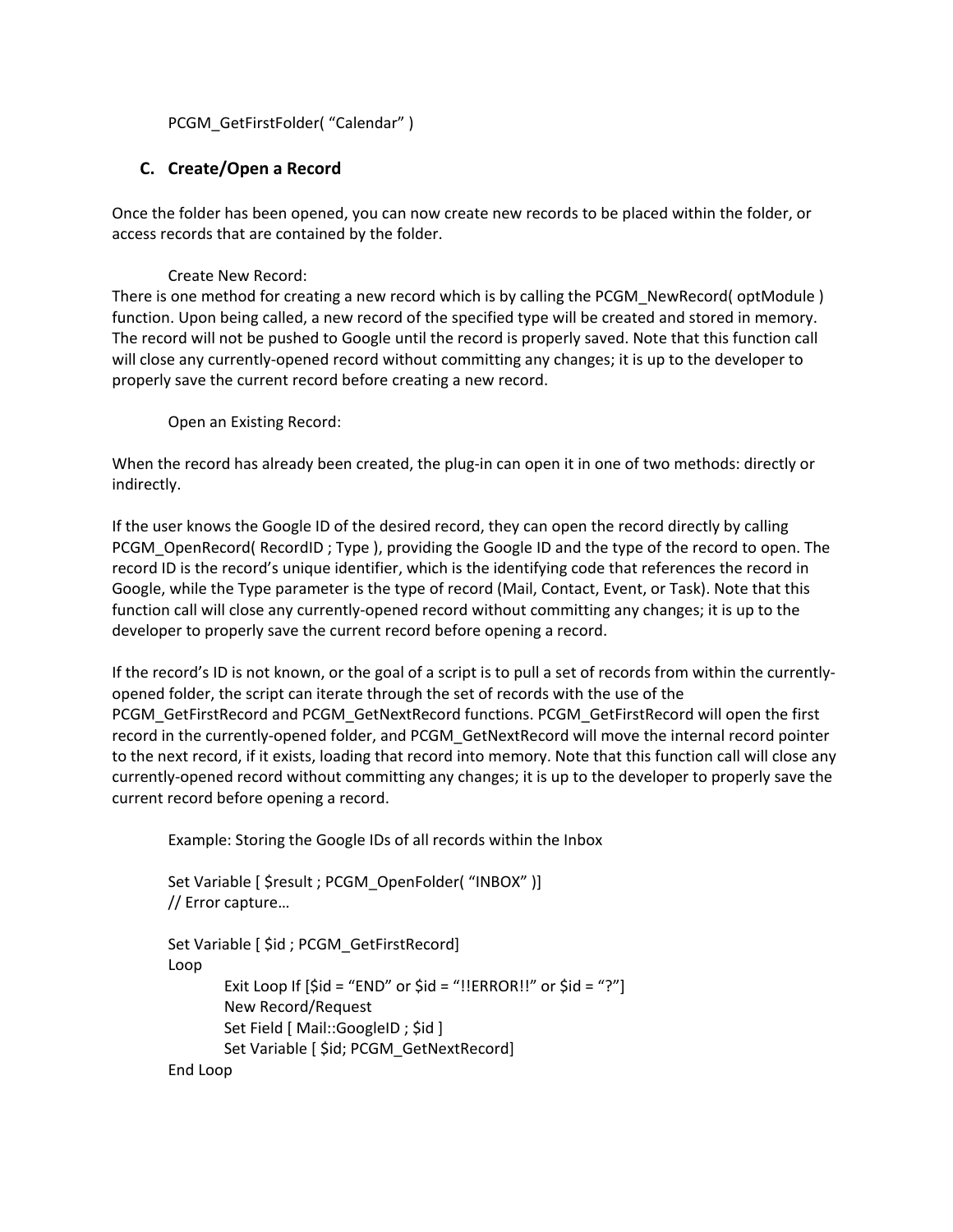If the record's ID is unknown and the use case determines that all records of a given type should be read from Google into FileMaker, the function PCGM\_GetAllRecords( Type ) will serve that task. The function combines the essentials of the PCGM\_OpenFolder and PCGM\_GetFirstRecord functions, but instead of opening a specific folder, it will open the "base" folder and retrieve all records for the provided type, even records that may be hidden by special folder identifiers. The return value of PCGM\_GetAllRecords will be the Google ID of the first record in the set, and subsequent calls to PCGM\_GetNextRecord will iterate over the set as normal.

Additionally, the PCGM\_GetAllRecords function will respect any filters that are previously declared in the workflow, so the developer can fine-tune what set of "all records" to pull back. Examples include all calendar event records within the past week, all mail records coming from the email address "j.smith@testemail.com", and so forth.

# <span id="page-15-0"></span>**D. Manipulate the Fields**

Once a record is created or opened, the fields will be accessible within that record. Using the PCGM\_SetFieldValue function, fields within the opened record can be edited, changing their values. Conversely, PCGM\_GetFieldValue will extract data from the fields within the opened record, returning that data to FileMaker. All available field names are in the Functions Guide.

The PCGM\_SetFieldValue( FieldName ; FieldValue ; optType ) function is used to populate fields in the new or currently opened record. Optionally a field type can be specified, which is used to differentiate between multi-value field types, such as home address or work email.

The PCGM GetFieldValue( FieldName ; optType) function is used to extract data from the currentlyopened record. Like SetFieldValue, a field type can be specified, which is used to differentiate between multi-value field types, such as home address or work email.

# <span id="page-15-1"></span>**E. Saving the Record**

After creating or modifying a record and populating it with data, use the PCGM\_SaveRecord( optParam ) function to save the record, submitting it to Google and returning the record's Google ID. The record will be saved as a child member of the currently-opened folder.

If the record is a Mail or Event type record, the "optParam" parameter can be specified to allow further control of how the record behaves when saving. By default, new or edited mail and event records will send out an email or notification to any added recipients. By specifying "DontSend" as the optional parameter, the email message will be saved as a draft, or the event record will simply be saved without sending notifications to linked attendees.

The following examples show saving records both with and without the optional parameter specified.

Example 1: Saving a new Mail record as a "Draft"

Set Variable [ \$result ; PCGM\_NewRecord( "Mail" )] // Error capture…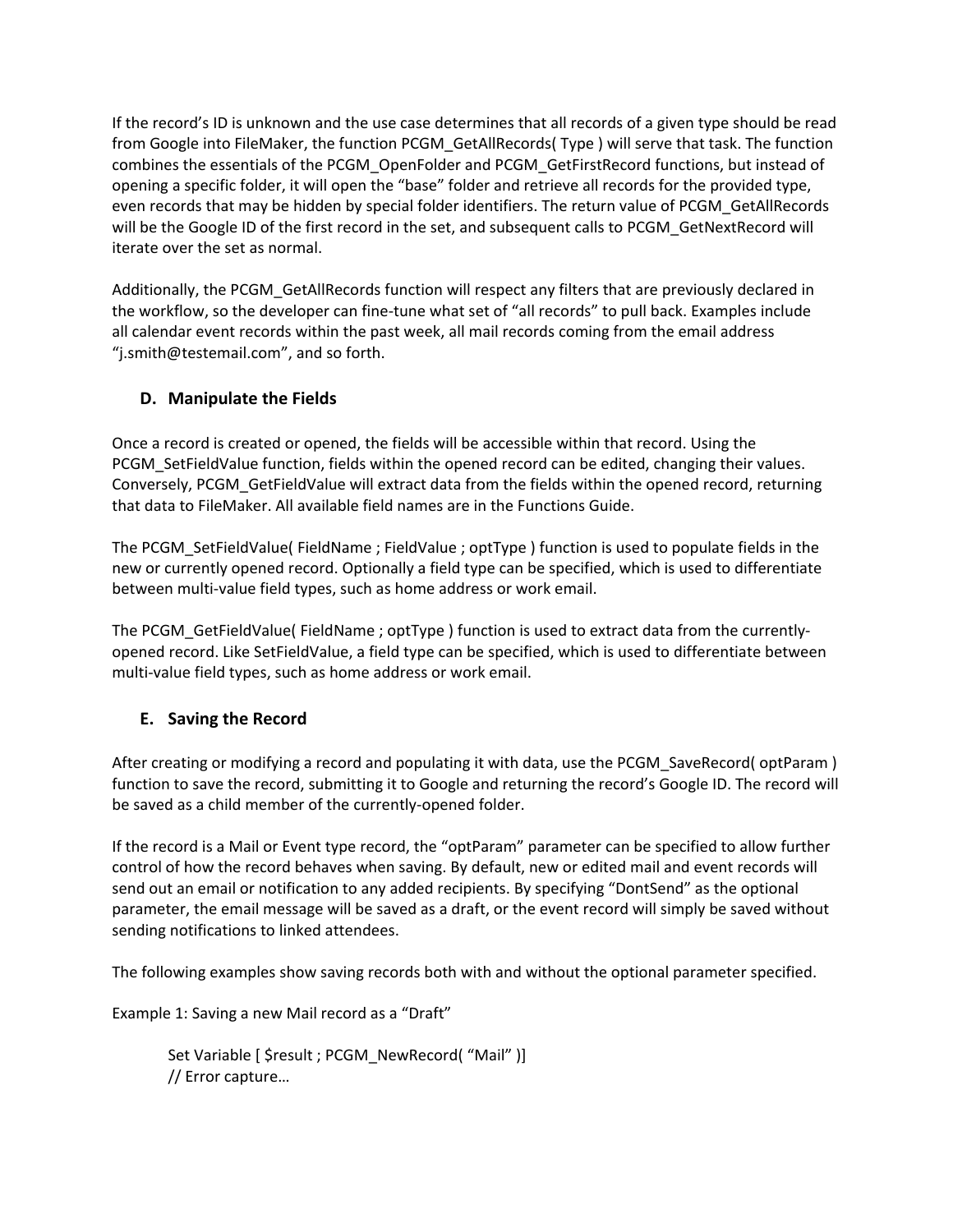```
Set Variable [ $result; Value: PCGM_SetFieldValue( "To" ; Mail::To )]
Set Variable [ $result; Value: PCGM_SetFieldValue( "Cc" ; Mail::Cc )]
Set Variable [ $result; Value: PCGM_SetFieldValue( "Bcc" ; Mail::Bcc )]
Set Variable [ $result; Value: PCGM_SetFieldValue( "Subject" ; Mail::Subject )]
Set Variable [ $result; Value: PCGM_SetFieldValue( "Body" ; Mail::Body )]
Set Variable [ $ID; Value: PCGM_SaveRecord( "DontSend" )]
If [ $ID = "!!ERROR!!" or $ID = "?" ]
       // Handle error
Else
        # Save the Google ID so the mail record can be edited later on.
```

```
Set Field [ Mail::Google_ID; $ID ]
```

```
End If
```
Example 2: Saving an existing Contact record

```
Set Variable [ $result ; PCGM OpenRecord( "Contact" )]
// Error capture…
```

```
Set Variable [ $result; Value: PCGM_SetFieldValue( "FirstName" ; Contacts::FirstName )]
Set Variable [ $result; Value: PCGM_SetFieldValue( "LastName" ; Contacts::LastName )]
Set Variable [ $result; Value: PCGM_SetFieldValue( "OrganizationTitle" ; Contacts::JobTitle ;
```
# "Work" )]

Set Variable [ \$result; Value: PCGM\_SetFieldValue( "EmailAddress" ; Contacts::WorkEmail ; "Work" )]

Set Variable [ \$result; Value: PCGM\_SetFieldValue( "PhoneNumber" ; Contacts::WorkPhone ; "Work" )]

```
Set Variable [ $ID; Value: PCGM_SaveRecord]
If \lceil $ID = "!!ERROR!!" or $ID = "?" ]
        // Handle error
Else
        # Save the Google ID.
        Set Field [ Contacts::Google_ID; $ID ]
```
End If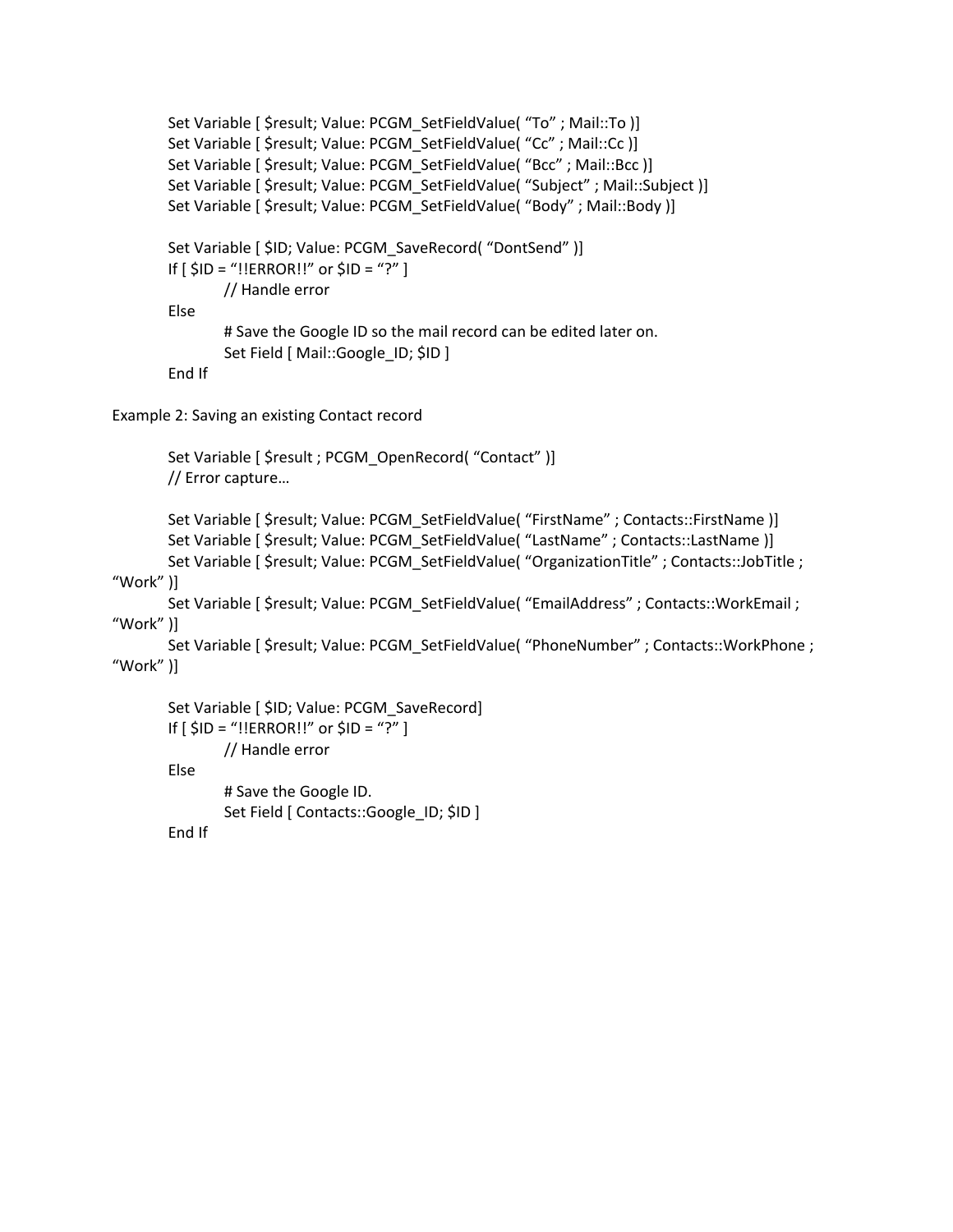# <span id="page-17-0"></span>**F. Shortcut Functions**

In addition to the traditional methods of creating/opening a record, setting field values, and then saving the record, the gManipulator plug-in adds in four one-off "shortcut" functions that allow for quick creation of records within a single function call. There is one such shortcut function for each record type:

PCGM\_SendMail(To ; Cc ; Bcc ; Subject ; Body ; Attachments ; Format )

PCGM\_CreateContact( FirstName ; LastName ; Company ; Phone ; Email ; Website ; AddressBlock )

PCGM\_CreateEvent( Start ; End ; Summary ; Description ; Location ; bSetReminder )

PCGM\_CreateTask( Due ; Title ; Notes )

Calling the PCGM\_SendMail function will return a value of 0 for success or "!!ERROR!!" for failure. Calling PCGM\_CreateContact, PCGM\_CreateEvent, or PCGM\_CreateTask will return a Google ID of the created record if successful, or "!!ERROR!!" if an error is encountered. Newly created records will be generated within the default folder for the given record type.

Please review the Functions Guide for specifics about the shortcut functions above.

# <span id="page-17-1"></span>**G. Deleting Records**

When a record is no longer needed, the PCGM DeleteRecord( RecordID ; bPermanent ) function can be called to remove that record from Google. This function also accepts a boolean (true/false) parameter indicating whether to delete the record permanently, that applies to Mail records. If specified as false, the record in question will not be permanently deleted, and instead flagged as "TRASH". All other record types will be permanently deleted regardless of the value of the bPermanent parameter.

The developer should call PCGM\_ClearDeletedRecords to clear out any records marked as "TRASH". This function will locate any records flagged as trash and purge them from Google, permanently deleting them.

As a note, records that are permanently deleted cannot be restored; the system will need to recreate the record in order to "recover" the record in Google.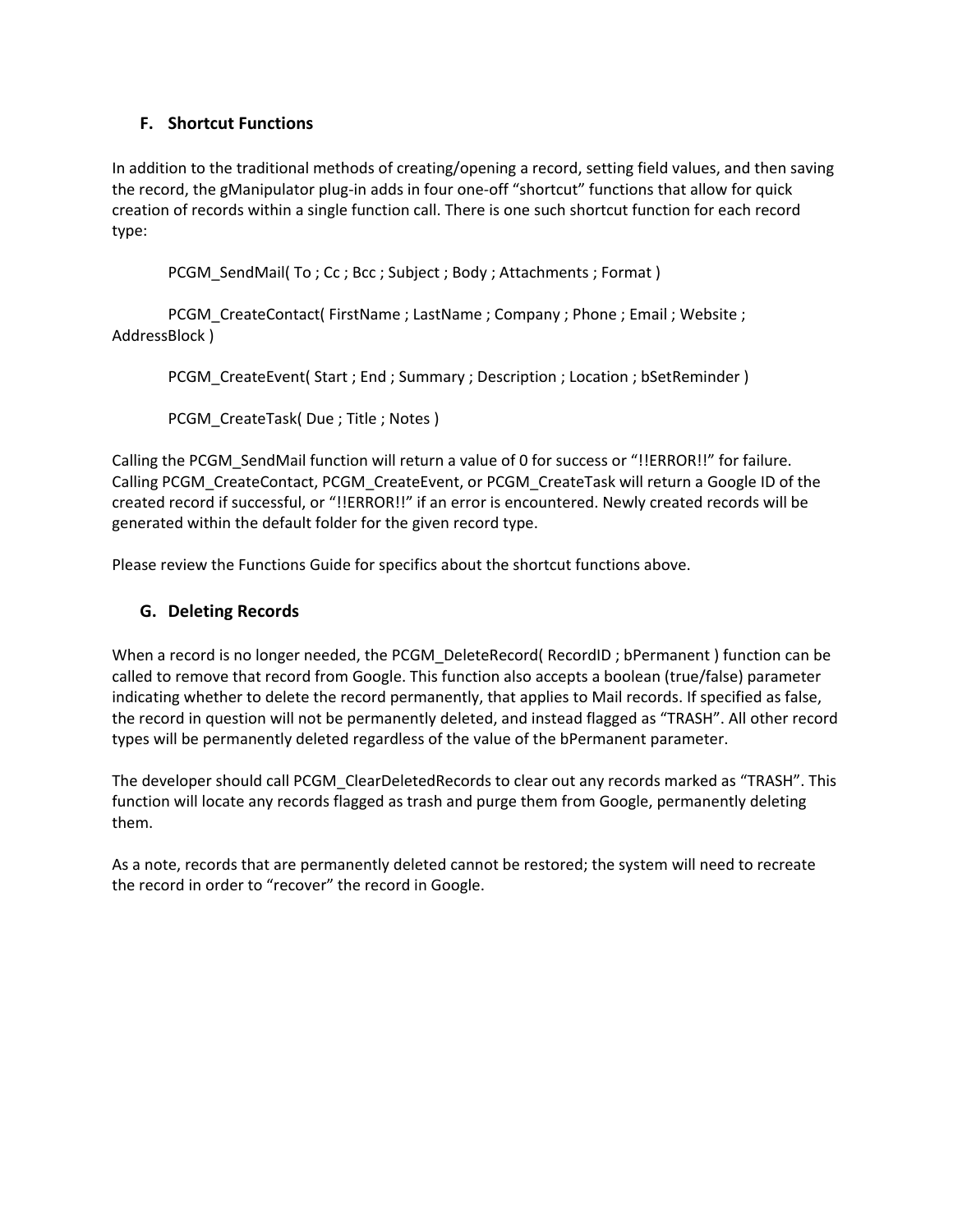#### **H. Filtering Records**

<span id="page-18-0"></span>By default, when pulling down records from Google, all records in the opened folder will be retrieved and available for insertion into FileMaker. However, there are times when pulling all records is not desired, and only a subset of records is needed. One method is to use Google's online interface to relocate desired records to subfolders, and to pull the records in from that subfolder so that you only get the contents of that folder. Another method is to use filtering by the two functions, PCGM\_FilterByLastModified and PCGM\_FilterByField.

#### **Filtering by Modification Timestamp**

The simplest form of filtering is to filter by the modification timestamp. After opening a folder, making a call to PCGM FilterByLastModified and providing a standard FileMaker timestamp will ensure that when the record list is retrieved in the function call to PCGM GetFirstRecord, only records that have been modified on or after that timestamp will be pulled in. There are some important caveats, however:

- 1) Contact records do not have a modification metadata field available to them, so you cannot filter by last modified for Contact records
- 2) Mail records have a creation metadata field, but not a modification metadata field, so the filter will filter by the creation date instead

Let's take a look at the use of PCGM\_FilterByLastModified with a scenario and matching script.

#### **Scenario 1: Pulling in all mail messages in the Inbox after the last batch process run**

In this scenario, we assume that there is an automated process, running on FileMaker Server, that runs regularly in the background, pulling new information in form Google and adding or updating in FileMaker as appropriate. This example focuses on the Mail section of the database; similar logic could be made for Calendar and Task sections, as well. Let's see the script below for the part that pulls in the Mail records:

```
Allow User Abort [Off]
Set Error Capture [On]
# Verify the plug-in is ready to function
Perform Script ["Plug-in Checker"; Parameter:"NoDialog=True"]
# Verify the plug-in is authenticated
If [ IsEmpty( Main::bConnected ) or Main::bConnected = 0 ]
      Perform Script ["Load Authenticated Session"]
      If [ Get(ScriptResult) <> 0 ]
            Exit Script [ "Unable to load authentication. Please re-authenticate." ]
      End If
End If
# Get into the proper context 
Set Variable [$mailFolderID; Value: Main::MailFolderID]
Set Variable [$lastRun; Value: Main::LastPullRun]
Go to Layout ["Script Use MAIL" (Mail); Animation:None]
Show All Records
# Open the Inbox Mail folder
Set Variable [$result; Value: PCGM OpenFolder( $mailFolderID ; "Mail" )]
If [ $result <> 0 ]
```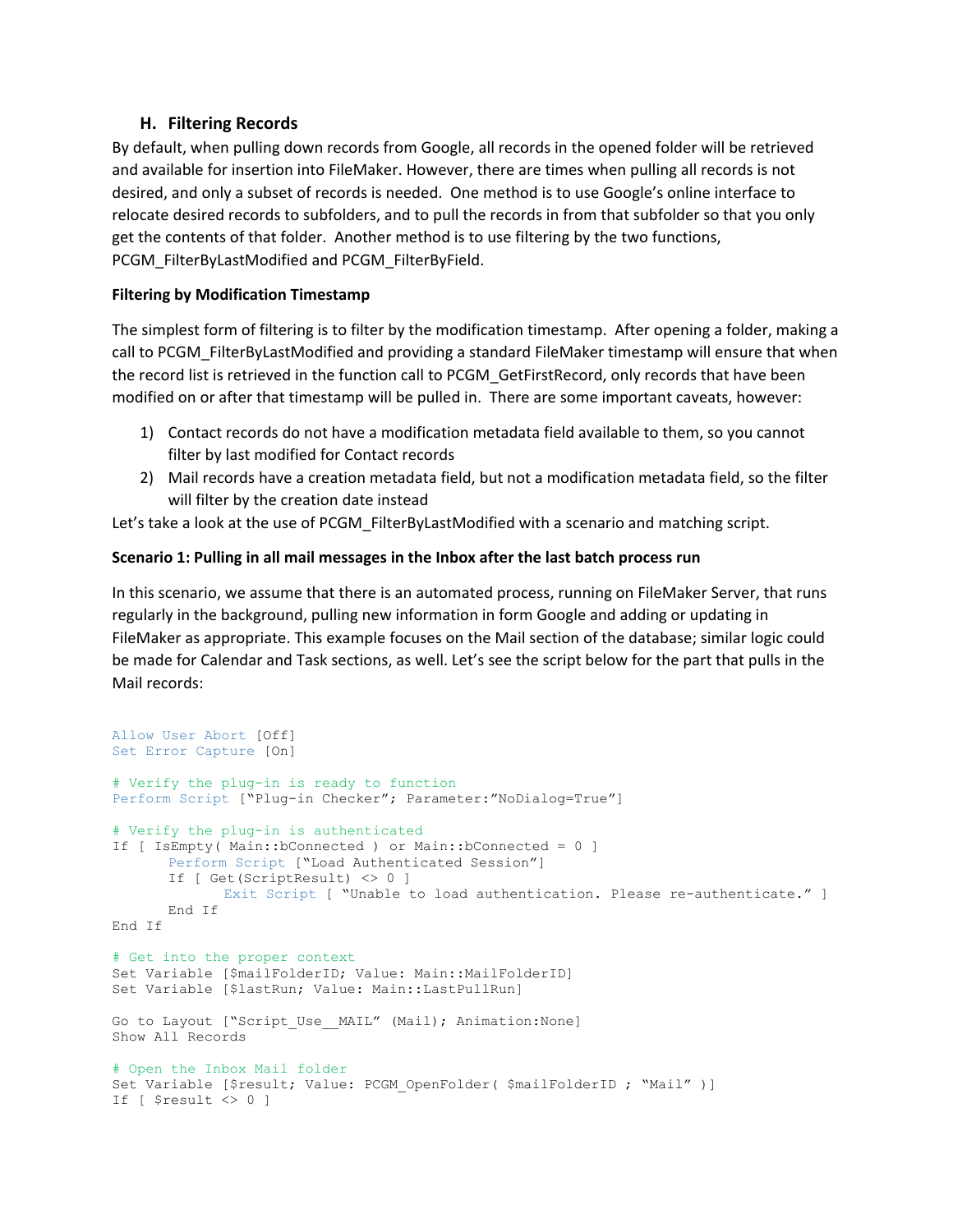```
# Error capture: failed to open mail folder
      Exit Script ["Unable to open Mail folder: " & PCGM GetLastError( "Text" )]
End If
Set Variable [$result; Value: PCGM_FilterByLastModified( $lastRun )]
If [ $result \langle > 0]# Error capture: failed to apply filter
      Exit Script ["Unable to apply Last Modified filter: " & PCGM_GetLastError( 
"Text" )]
End If
# Get the first record, which applies the stored filter
Set Variable [$mailID; Value: PCGM_GetFirstRecord]
If [ $mailID = "!!ERROR!!" ]
     # Error capture: failed to pull records
     Exit Script ["Unable to pull records: " & PCGM GetLastError( "Text" )]
End If
# Filter has been applied; pull our records in and handle accordingly.
Loop
      Exit Loop If [ $mailID = "!!ERROR!!" or $mailID = "END" or $mailID = "?" ]
      Perform Script ["Pull Mail Message"; Parameter: $mailID]
      Set Variable [$mailID; Value: PCGM_GetNextRecord]
End Loop
# Update the batch timestamp 
Go to Layout ["Script_Use__MAIN" (Main); Animation:None]
Set Field [Main::LastPullRun; Get(CurrentTimestamp)]
Exit Script [0]
```
The script above is a simple serverside driver script that applies the previous run's timestamp to the found set of records in the mail folder, getting only the records that were added to the system after the timestamp, and pulls them into FileMaker via the subscript "Pull Mail Message". Since this is server-side scripting, we make sure to include no calls to Show Custom Dialog. It is important to ensure that the call to apply the filter is made between the call to open a folder and the call to get the first record; this will validate and store the filter, and the filter will then be applied to the list of records being retrieved from Google, resulting in a potentially-smaller found set.

#### **Filtering by Fields**

For more complex record access requirements, the use of filter fields may be just what a developer needs in order to pull records based not just on modification/creation timestamps, but also on field content and folder participation. The PCGM\_FilterByField( FieldName ; Value ; optAppendToFilter ) function does just this, by letting the developer specify the field to filter on, the value to filter for, and an optional parameter to append the corresponding filter value to whatever filter is already in place. To see a simple instance of field filtering in action, let's take a look at the following scenario and its script.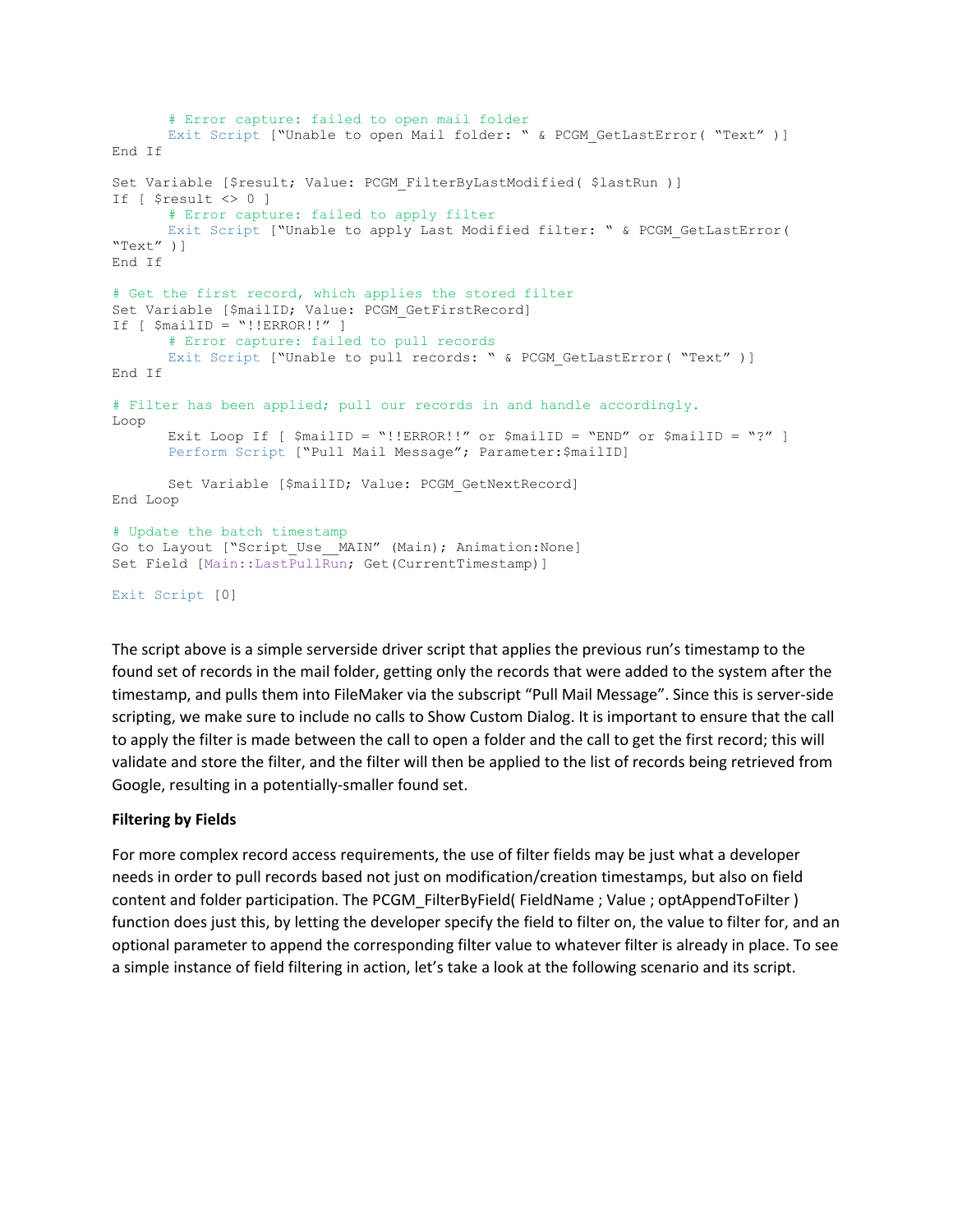#### **Scenario 2: Pulling in Calendar records due next month**

In this scenario, we assume that the current month is July, 2018, and we want to get all upcoming calendar records that are in the month of August.

```
Allow User Abort [Off]
Set Error Capture [On]
# Verify the plug-in is ready to function
Perform Script ["Plug-in Checker"]
# Verify the plug-in is authenticated
If [ IsEmpty( Main::bConnected ) or Main::bConnected = 0 ]
      Perform Script ["Connect to Google"]
      If [ Get(ScriptResult) <> 0 ]
             Show Custom Dialog ["Authentication Error"; "Unable to authenticate. 
Please try again."]
             Exit Script [ -1 ]
      End If
End If
# Get into the proper context 
Set Variable [$calFolderID; Value: Main::CalendarFolderID]
Go to Layout ["Script Use CAL" (Calendar); Animation:None]
Show All Records
# Open the Inbox Mail folder
Set Variable [$result; Value: PCGM_OpenFolder( $calFolderID ; "Calendar" )]
If [ $result <> 0 ]
      # Error capture: failed to open mail folder
      Show Custom Dialog ["Folder Error"; "Unable to open the folder: " & 
PCGM_GetLastError( "Text" )]
      Exit Script [ -1 ]
End If
Set Variable [$currentTS; Value: Get(CurrentTimestamp)]
Set Variable [$dateAugustStart; Value: Date( Month( $currentTS ) + 1 ; 1 ; Year(
$currentTS ) )] 
Set Variable [$dateAugustEnd; Value: Date( Month( $currentTS ) + 1 ; 31 ; Year( 
$currentTS ) )]
# Set the filter to get events whose time minimum is the start of August
Set Variable [$result; Value: PCGM_FilterByField( "timeMin" ; $dateAugustStart ; False
)]
# Set the filter to get events whose time maximum is the end of August, and append
# it to the first filter
Set Variable [$result; Value: PCGM_FilterByField( "timeMax" ; $dateAugustEnd ; True )]
# Get the first record, which applies the stored filters
Set Variable [$calID; Value: PCGM GetFirstRecord]
If \lceil $calID = "!!ERROR!!" ]
      # Error capture: failed to pull records
      Show Custom Dialog ["Record Error"; "Unable to get the first record: " & 
PCGM GetLastError( "Text" )]
      Exit Script [ -1 ]
End If
# Filters have been applied; pull our records in and handle accordingly.
Loop
      Exit Loop If [ $callD = "!!ERROR!!" or $callD = "END" or $callD = "?" ]Perform Script ["Pull Calendar Event"; Parameter: $calID]
```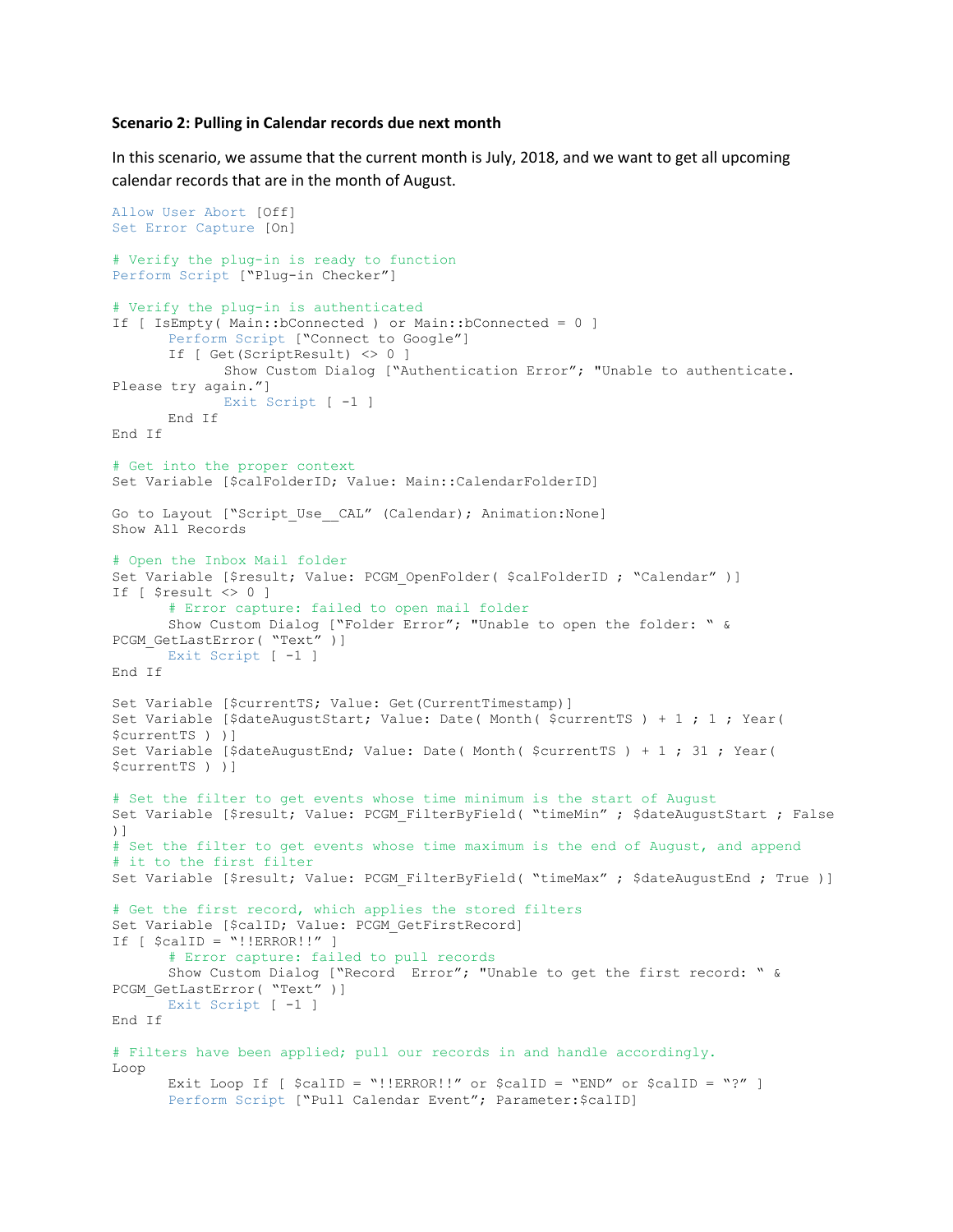```
Set Variable [$calID; Value: PCGM GetNextRecord]
End Loop
```
#### # Return to the original context

Go to Layout [original layout; Animation:None]

Unsurprisingly, the simplistic structure of the script is very similar to that of Scenario 1: first the script checks to ensure it's registered and authenticated, then it navigates to the proper context, applies the filters in question, and finally processes the resulting records. The key difference here is the use of multiple calls to PCGM\_FilterByField; the first function call applies the filter for the minimum time (dates or timestamps are acceptable), and the second functioncall appends the filter for the maximum time. If represented by a FileMaker find, this would be the equivalent of setting an Event record's "Start" field to be "8/1/2018…8/31/2018".

#### **Advanced Filtering**

Most advanced filtering is available for the Mail module; Calendar, Task, and Contacts support simple filtering. The use of multiple calls to PCGM FilterByField allows for the developer to set up complex filter rules, allowing the solution to restrict the set of records in novel and creative ways. There are some key points to consider when working with multiple filters:

- 1) Multiple function calls to both PCGM\_FilterByLastModified and PCGM\_FilterByField are incompatible; calling PCGM\_FilterByLastModified will clear any filters set by PCGM\_FilterByField, and vice versa
	- a. It still can be done, however; the way to apply a "last modified" filter while also providing Field filters is explained below.
- 2) Multiple calls to PCGM\_FilterByLastModified will not set multiple last modified filters; only the last call will be the filter value used.
- 3) Multiple fields specified by PCGM\_FilterByField are passed to Google with logical "AND" operators. That is to say, when retrieving the set of records, records will be pulled when Condition1 AND Condition2 are both true. This is the case for Mail, Calendar, and Task filters.
	- a. The Contacts module, on the other hand, performs as a logical "OR" operator; records will be pulled when Condition1 OR Condition2 are true.

When filtering for mail records, all filter fields can be found in both the Functions Guide and the following website: [https://support.google.com/mail/answer/7190?hl=en.](https://support.google.com/mail/answer/7190?hl=en) This site refers to the filter fields that are used for searching for messages in Google's interface; the plug-in handles filters in the same way.

#### **Example 1: Searching for mail records that are unread and from a specific email address**

By default, when multiple filter functions are called, the filter criteria are combined with an AND operator and passed to Google to get results. As a reminder, make sure the second call is set with a third parameter of "True".

```
PCGM FilterByField( "Sender" ; "test.person@email.com" ; False )
PCGM_FilterByField( "Is" ; "unread" ; True )
```
The combination of the two filters will return all email records that are both unread and from the sender with the email address [test.person@gmail.com.](mailto:test.person@gmail.com)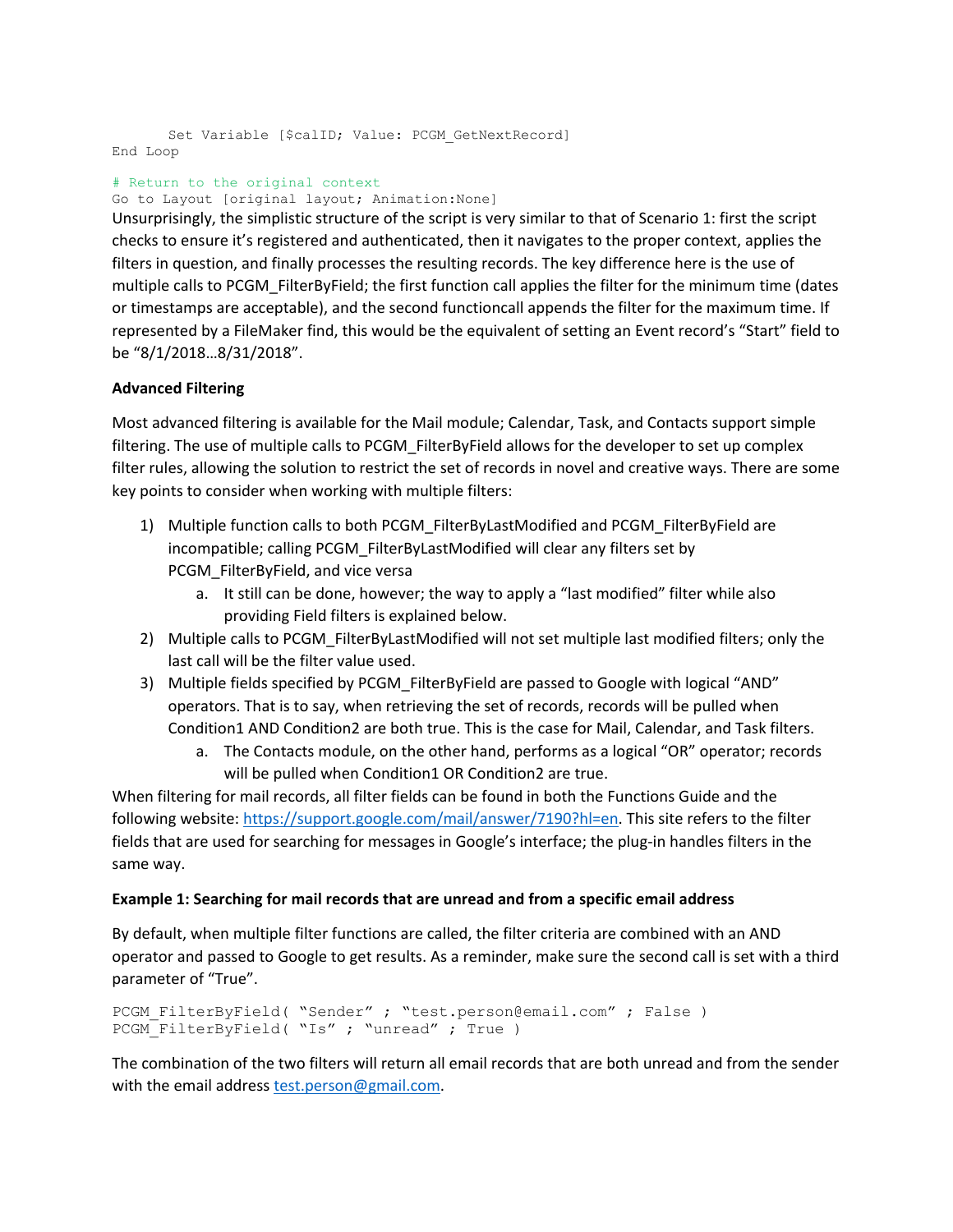#### **Example 2: Searching for mail records with a specific label that have an attachment, using a single function call**

By making use of the "QueryString" or "Q" filter field, developers can set up a custom query using the filter fields in the linked website above all within the set of a single function call.

```
PCGM_FilterByField( "QueryString" ; "label:Friends is:unread has:attachment"
\left( \right)
```
The above function call will filter with a query string so that only records with the label "Friends", that are unread messages, and have at least one attachment will be returned.

#### Example 3: Getting mail records in the "Work" label that are either modified after July 4<sup>th</sup>, 2018, or **from a contact named "Dave"**

In the use of the QueryString filter field, developers can also apply logical "OR" operations instead of the default logical "AND". This example also explores the use of providing a "last modified"-type filter field.

```
PCGM_FilterByField( "QueryString" ; "label:Work (from:Dave OR
after:7/4/2018)" )
```
This filter dictates that a record must be assigned to the "Work" label and be either from "Dave", or be created after July 4<sup>th</sup>, 2018.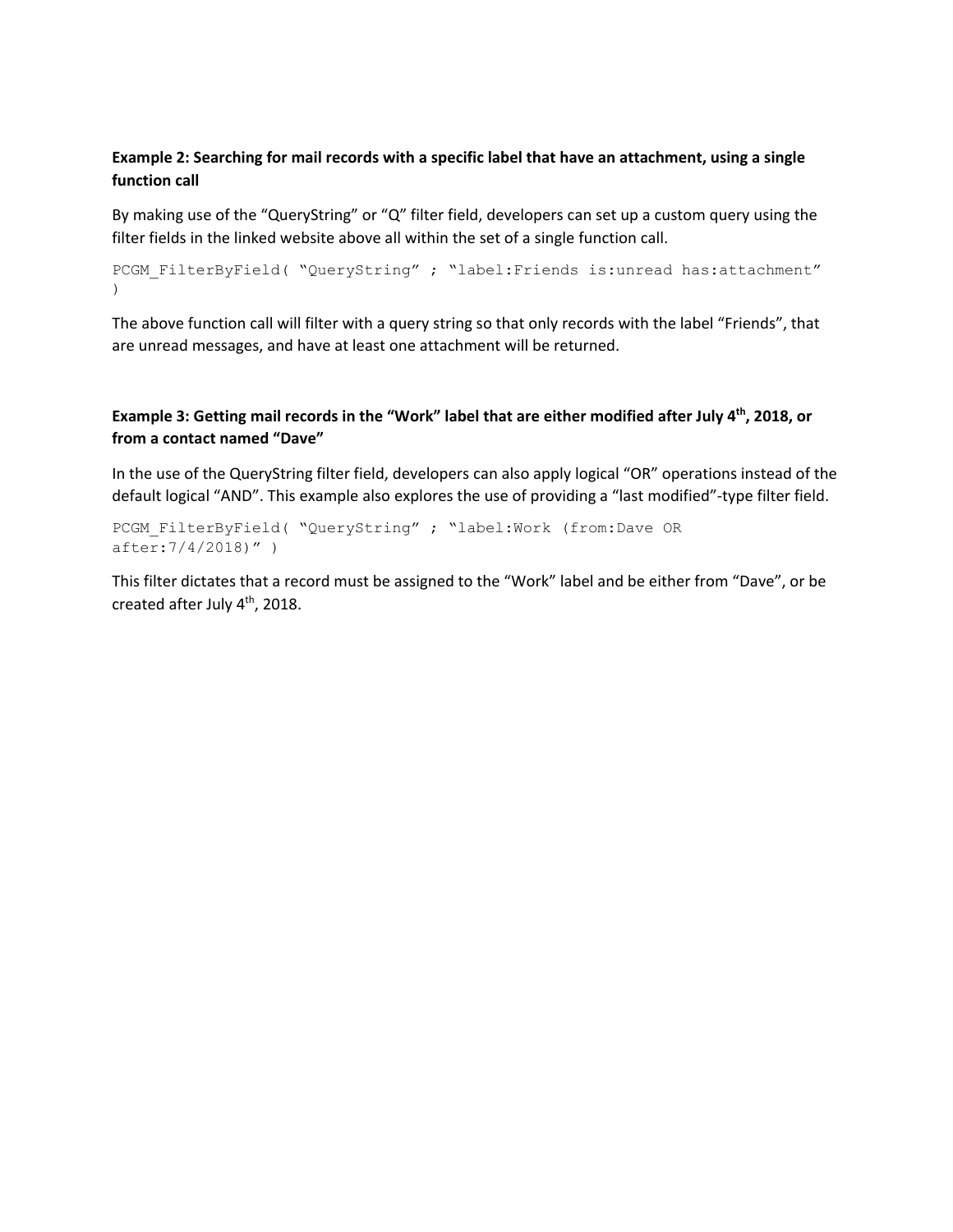# <span id="page-23-0"></span>**I. Server-Side Deployment**

The gManipulator plug-in is compatible with FileMaker Server, allowing server-side scripts, scheduled scripts, FileMaker WebDirect, and FileMaker Go to utilize the plug-in via the FileMaker Server scripting and web publishing engines. This section will go into detail on how to install the server-side plug-in, as well as how the plug-in manages registration, session control, and functionality.

# 1. Installation

The server plug-in will need to be installed on the server machine within the FileMaker Server's "Extensions" folder. If the desire is to use the plug-in for Perform Script on Server or in server-side scheduled scripts, the plug-in must be installed in the scripting engine's Extensions folder, located within the "Database Server" folder in the installation directory. For WebDirect, this Extensions folder would be in the "cwpc" folder (Custom Web Publishing Core) in the Web Publishing Engine. See the paths below for the plug-in installations on a Windows server (assuming a default installation path):

# Windows:

# Database Server:

C:\Program Files\FileMaker\FileMaker Server\Database Server\Extensions Web Direct and Custom Web Publishing:

C:\Program Files\FileMaker\FileMaker Server\Web Publishing\publishingengine\cwpc\Plugins

The demo file available from our website provides a one-click installation method for installing the gManipulator server-side plug-in into a host FileMaker Server's Extensions folder; however, it will only install into the Database Server location above. The demo file must be hosted on FileMaker Server in order to install the plug-in into the Server's Extensions folder. In order to install the plug-in for use in WebDirect or custom web publishing, it can be installed manually, or the demo file can be altered to allow access via WebDirect, where the "Install Plug-in" script step can install into the WebDirect Extensions folder.

# **Please note:**

# **Any manual installation of the plug-in will require the server or web publishing engine to be restarted in order for the plug-in to load.**

In order to allow FileMaker Server to install the server-side plug-ins via the demo file, both options in the Database Server > Server Plug-ins section in the Admin Console must be checked. See screenshot below.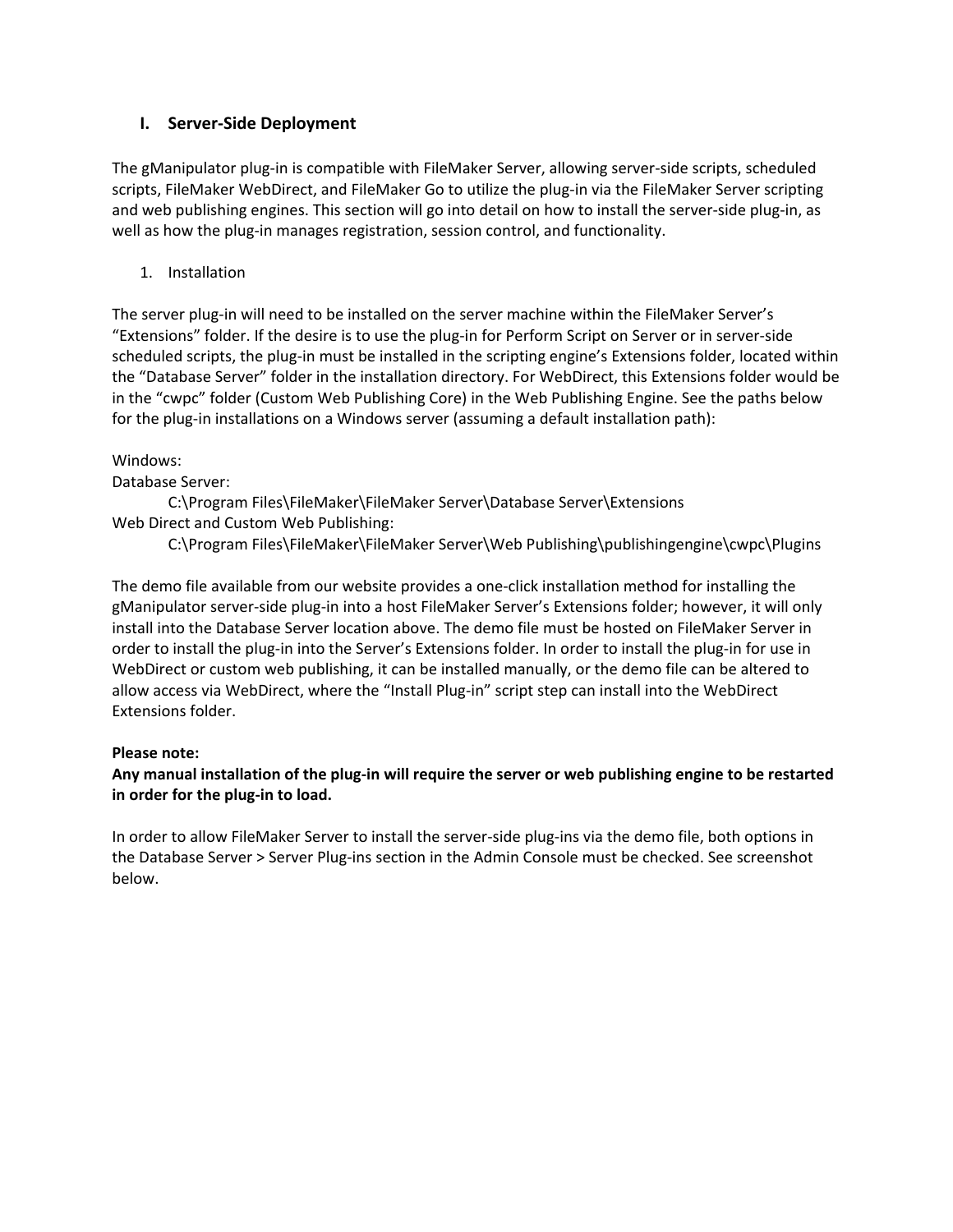| Database Server (?)                                |                                                                                                                                                                                                                                                                                                                                                                                                                                      |  |  |  |  |  |  |  |
|----------------------------------------------------|--------------------------------------------------------------------------------------------------------------------------------------------------------------------------------------------------------------------------------------------------------------------------------------------------------------------------------------------------------------------------------------------------------------------------------------|--|--|--|--|--|--|--|
| <b>FileMaker Clients</b>                           | Server Plug-Ins<br><b>Directory Service</b><br><b>Databases</b><br>Security<br><b>Folders</b><br>Logging                                                                                                                                                                                                                                                                                                                             |  |  |  |  |  |  |  |
| Choose the plug-ins for FMSE to use.               | <b>Server Plug-Ins</b><br>Enable FileMaker Server to use plug-ins when running FileMaker scripts. When plug-ins are enabled, the FileMaker Script Engine (FMSE)<br>process will load plug-ins for use by FileMaker scripts run from FileMaker Server schedules.<br>$\sqrt{\phantom{a}}$ Enable FileMaker Script Engine (FMSE) to use plug-ins<br>Allow Install Plug-In File script step to install, update, and load Server plug-ins |  |  |  |  |  |  |  |
| <b>FILE NAME</b><br><b>ENABLED</b><br>PLUG-IN NAME |                                                                                                                                                                                                                                                                                                                                                                                                                                      |  |  |  |  |  |  |  |
| ✓                                                  | PC gManipulator v1.0.0.0 Server-Side<br>PCGMgManipulatorServerside.fmplugin                                                                                                                                                                                                                                                                                                                                                          |  |  |  |  |  |  |  |
|                                                    |                                                                                                                                                                                                                                                                                                                                                                                                                                      |  |  |  |  |  |  |  |
|                                                    |                                                                                                                                                                                                                                                                                                                                                                                                                                      |  |  |  |  |  |  |  |

For Web Publishing, the same options need to be checked in the Web Publishing > General Settings section of the Admin Console. See screenshot below.

| Web Publishing ?                                                                                              |                                      |            |                                                                                                   |                    |  |  |
|---------------------------------------------------------------------------------------------------------------|--------------------------------------|------------|---------------------------------------------------------------------------------------------------|--------------------|--|--|
| <b>General Settings</b>                                                                                       | <b>PHP</b>                           | <b>XML</b> | FileMaker WebDirect                                                                               | FileMaker Data API |  |  |
| <b>Web Publishing Plug-Ins</b>                                                                                |                                      |            |                                                                                                   |                    |  |  |
| $\sqrt{\phantom{a}}$ Enable web publishing to use plug-ins                                                    |                                      |            |                                                                                                   |                    |  |  |
|                                                                                                               |                                      |            | √ Allow Install Plug-In File script step to install, update, and load plug-ins for web publishing |                    |  |  |
|                                                                                                               |                                      |            |                                                                                                   |                    |  |  |
| <b>Web Publishing Logging</b>                                                                                 |                                      |            |                                                                                                   |                    |  |  |
|                                                                                                               | ◯ Enable logging for Web Publishing  |            |                                                                                                   |                    |  |  |
| Log Size (MB): *                                                                                              | 40                                   |            | ≐                                                                                                 |                    |  |  |
|                                                                                                               | Error level messages<br>$\checkmark$ |            |                                                                                                   |                    |  |  |
|                                                                                                               |                                      |            |                                                                                                   |                    |  |  |
| <b>Web Publishing Connections Limit</b>                                                                       |                                      |            |                                                                                                   |                    |  |  |
| Your FileMaker Server license does not restrict the number of simultaneous Custom Web Publishing connections. |                                      |            |                                                                                                   |                    |  |  |
| 200<br>Maximum Number of Custom Web Publishing Connections:                                                   |                                      |            |                                                                                                   |                    |  |  |
|                                                                                                               |                                      |            |                                                                                                   |                    |  |  |
|                                                                                                               |                                      |            |                                                                                                   |                    |  |  |

Please refer to the link below for more information on managing server-side plug-ins on FileMaker Server.

[https://fmhelp.filemaker.com/help/16/fms/en/index.html#page/fms%2Fplugins\\_manage.html%23wwc](https://fmhelp.filemaker.com/help/16/fms/en/index.html#page/fms%2Fplugins_manage.html%23wwconnect_header) [onnect\\_header](https://fmhelp.filemaker.com/help/16/fms/en/index.html#page/fms%2Fplugins_manage.html%23wwconnect_header)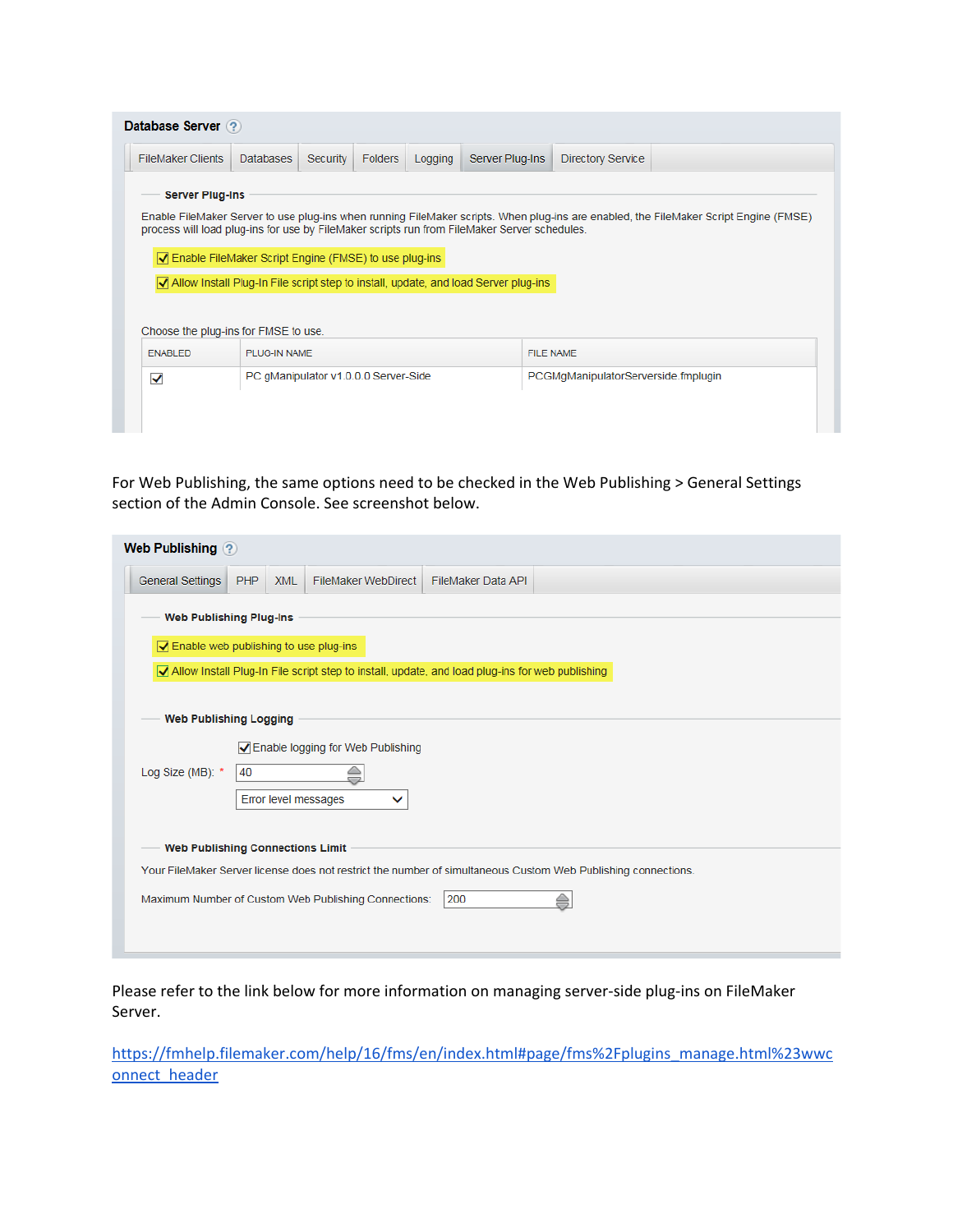#### 2. Deployment Requirements

In order to utilize the gManipulator server-side plug-in, the plug-in must be installed at the location above on the FileMaker Server machine, and the solution that has scripts designed to use the plug-in must be hosted on that FileMaker Server machine. This is easily done by following the instructions for uploading a solution to FileMaker Server, which can be reviewed in the FileMaker Server User's Guide provided with each version of FileMaker Server.

3. Registration

Like the client version, the server-side version of gManipulator must be registered with the Productive Computing, Inc., licensing server in order to function. A call to PCGM\_Register with valid license information must be made at the beginning of any scripted process, whether running from a scheduled script or from a call to Perform Script on Server. This process should be hard-coded and reference either passed script parameters from a calling script or pre-populated fields within the FileMaker solution. Please see the "Recommended Script Structure" section below for an example of how registration can be utilized.

Depending on the intended deployment of the gManipulator plug-in, scripts utilizing the plug-in may need to be changed.

4. Recommended Script Structure

When a client calls Perform Script on Server, the action reaches out to FileMaker Server with the desired script to allow the server's Scripting Engine to perform the heavy lifting of calculation and data manipulation, and return a result back to the caller. For handling plug-in usage, the following is a handy checklist of what is needed to ensure proper plug-in functionality:

- 1. Ensure the script space starts in the right table occurrence context with the appropriate record(s) in the found set and available to be accessed
- 2. Perform a call to PCGM Register with valid registration information to ensure the plug-in is in the "LIVE" operating mode
- 3. Perform a call to PCGM\_LoadSession with an active saved session string to ensure the plug-in is communicating with the correct Google account and is ready to transfer information

See below for an example of a usage of Perform Script on Server, using scripts from the PCGM\_Demo\_Serverside demo file:

Script 1: Push Mail [Server] ("Driver Script") Set Error Capture [On] Allow User Abort [Off]

# Check the solution status. This file should be hosted. Perform Script ["Check Solution Status"]

# Get the ID of the mail record to send Set Variable [\$mailID; Value: Mail::ID]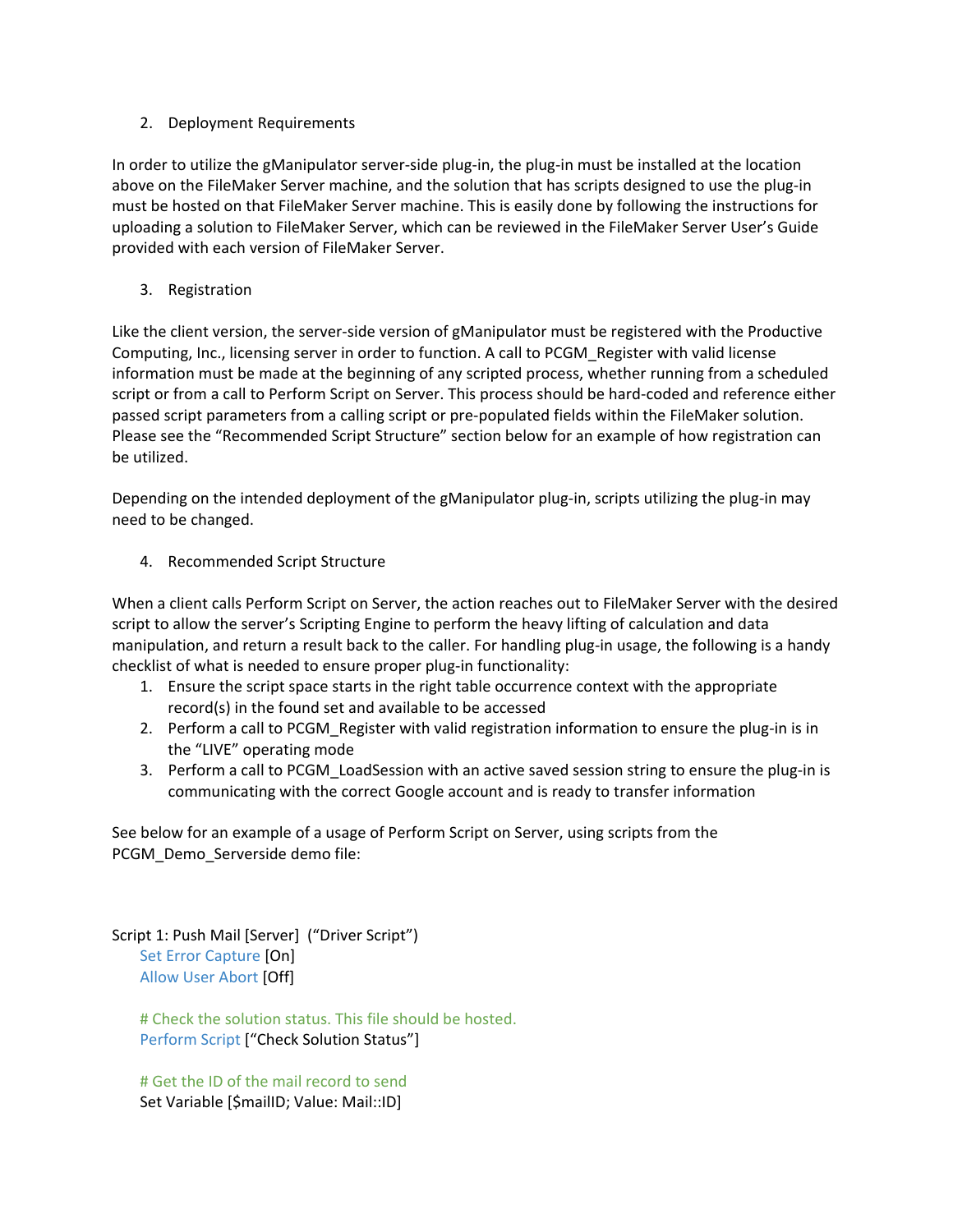```
# For demo purposes, we don't want to modify an email that has already been sent
    If [not IsEmpty ( Mail::Google_ID )]
        Show Custom Dialog ["Message"; "This email has already been sent. Do you wish to resend it?"]
        If [Get(LastMessageChoice) <> 1]
            Halt Script
        End If
    End If
    # Perform the script on the server
    Perform Script on Server [Wait for completion:On; "PSOS - MAIL__Push"; Parameter: $mailID]
    # Get the result and check for errors.
    Set Variable [$result; Value: Get(ScriptResult)]
    If [Sresult = 0]Show Custom Dialog ["Success"; "Email sent successfully."]
    Else
        Show Custom Dialog ["Failure"; "Failed to send email message: " & $result]
    End If
Script 2: PSOS - MAIL__Push ("Worker Script")
    Set Error Capture [On]
    Allow User Abort [Off]
    # Verify the plug-in is registered
    Perform Script ["PSOS - Register Plug-in"]
    Set Variable [$result; Value: Get(ScriptResult)]
   If [$result <> 0]
        # Log the error result into an internal logging table
        Perform Script ["Record Log ( LogText )"; Parameter: "Error encountered registering the plug-
   in." & ¶]
        Exit Script [Text Result:$result]
    End If
    # Verify the plug-in is authorized
    Perform Script ["PSOS - Authenticate"]
    Set Variable [$result; Value: Get(ScriptResult)]
   If [$result <> 0]
        # Log the error result into an internal logging table
        Perform Script ["Record Log ( LogText )"; Parameter: "Error encountered with plug-in 
    authentication." & ¶]
        Exit Script [Text Result:$result]
    End If
    Set Variable [$mailID; Value: Get(ScriptParameter)]
    If [SmailID = ""]
```
# Log the error result into an internal logging table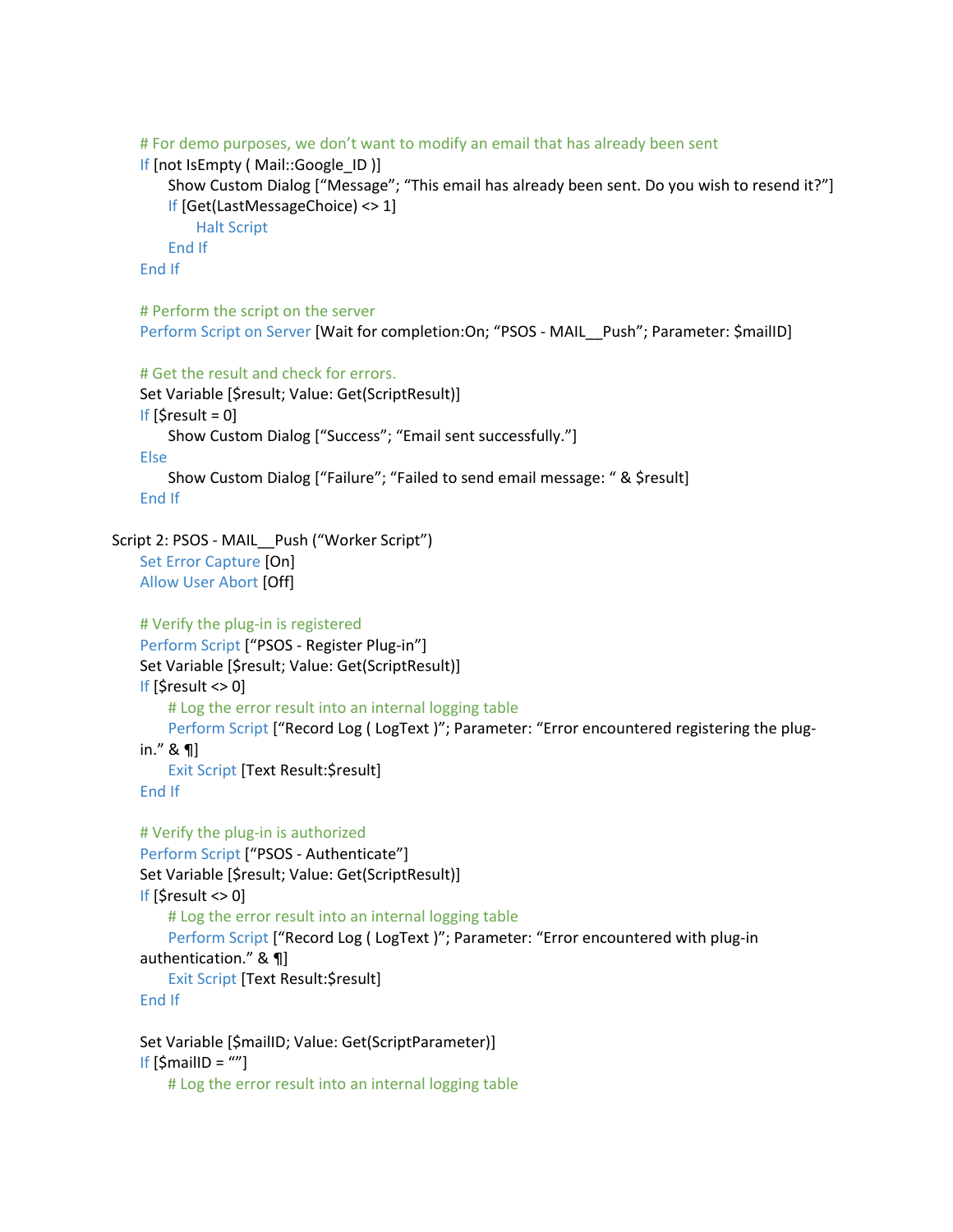Perform Script ["Record Log ( LogText )"; Parameter: "Invalid mail record chosen. Please verify the mail record has a valid FileMaker ID." & ¶]

Exit Script [Text Result:"Invalid mail record chosen. Please verify the mail record has a valid FileMaker ID."]

End If

#### # Make sure there is data to push

```
Commit Records/Requests [With dialog:Off]
Go to Layout ["SU__Mail" (Mail); Animation:None]
# Perform Find: Mail::ID == $mailID
Perform Find [Restore]
If [Get(FoundCount) = 0]
    # Log the error result into an internal logging table
    Perform Script ["Record Log ( LogText )"; Parameter: "No records to send out." & \[]
    Exit Script [Text Result:"No records to send out."]
End If
```
#### # Push the record

Set Variable [\$result; Value: PCGM\_OpenFolder( Main::gFolder Mail ; "Mail" )] Perform Script ["Record Log ( LogText )"; Parameter: "Adding record..." & ¶] Set Variable [\$result; Value: PCGM\_NewRecord( "Mail" )]

#### # Push the editable fields

```
Perform Script ["Record Log ( LogText )"; Parameter: "Setting fields..." & \[]
Set Variable [$result; Value: PCGM_SetFieldValue( "From" ; Mail::From )]
Set Variable [$result; Value: PCGM_SetFieldValue( "To" ; Mail::To)]
Set Variable [$result; Value: PCGM_SetFieldValue( "Cc" ; Mail::Cc )]
Set Variable [$result; Value: PCGM_SetFieldValue( "Bcc" ; Mail::Bcc )]
Set Variable [$result; Value: PCGM_SetFieldValue( "Subject" ; Mail::Subject )]
Set Variable [$result; Value: PCGM_SetFieldValue( "Body" ; Mail::Body )]
Set Variable [$result; Value: PCGM_SetFieldValue( "isBodyHTML" ; If( Mail::IsBodyHTML = 1 ; "true" 
; "false" ) )]
Set Variable [$result; Value: PCGM_SetFieldValue( "Priority" ; Mail::Priority )]
```
#### # Handle attachments

Perform Script ["Record Log ( LogText )"; Parameter: "Adding attachments..." & \[] Commit Records/Requests [With dialog:Off] Go to Related Record [Show only related records; From table: "Mail\_Attachments"; Using layout: "SU Mail Attachments" (Mail Attachments)]

If [not Get(LastError)]

Perform Script ["Record Log ( LogText )"; Parameter: "Attachment found. Inserting..." & ¶] Commit Records/Requests [With dialog:Off]

Go to Record/Request/Page [First]

# Loop through all attachments

#### Loop

If [not IsEmpty ( Mail\_Attachments::File )] # Insert attachment as binary container data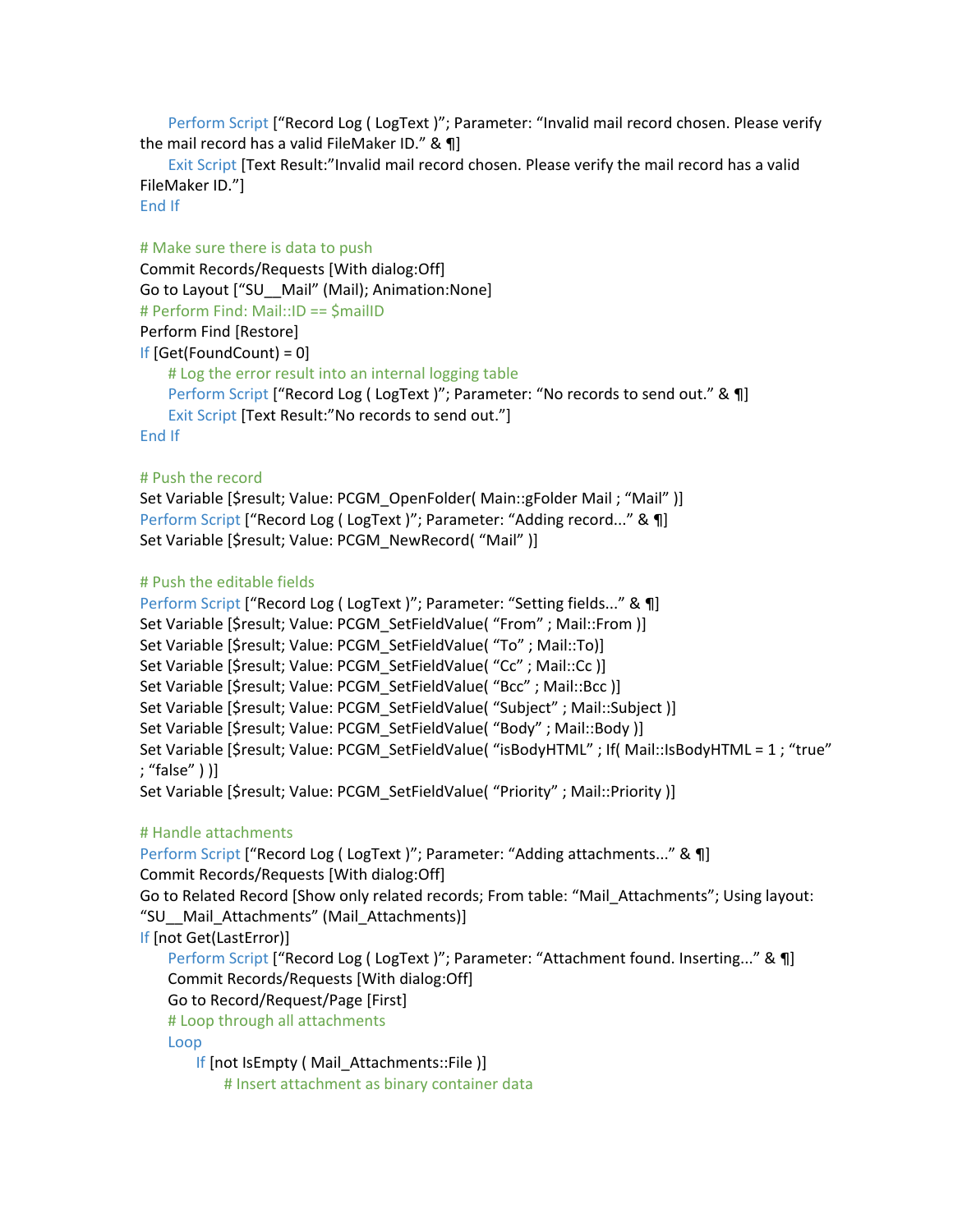Set Variable [\$result; Value: PCGM\_AddAttachment( Mail\_Attachments::File ; Mail Attachments::FileName ; "true")]

```
Perform Script ["Record Log ( LogText )"; Parameter: "Result: " & $result & ¶]
Commit Records/Requests [With dialog:Off]
```
End If

Go to Record/Request/Page [Next; Exit after last:On]

End Loop

Go to Layout [original layout; Animation:None]

End If

# Save the record

Perform Script ["Record Log (LogText )"; Parameter: "Saving the record..." & \$result & ¶] Set Variable [\$result; Value: PCGM\_SaveRecord]

If [\$result = "!!ERROR!!"]

Set Variable [\$message; Value: "Failed to save the record: " & PCGM\_GetLastError( "Text" )] Else

Set Field [Mail::Google\_ID; \$result]

# Pull some of the meta data Set Variable [\$result; Value: PCGM\_OpenRecord( Mail::Google\_ID )]

Set Field [Mail::From; PCGM\_GetFieldValue( "From" )] Set Field [Mail::Date; PCGM\_GetFieldValue( "Date" )] Set Field [Mail::internalDate; PCGM\_GetFieldValue( "internalDate" )] End If

# Developer's Note: When returning from a PSOS session, adding a small pause before exiting script tends to improve performance. Pause/Resume Script [Duration (seconds): .1] Exit Script [Text Result:\$message]

Script 3: PSOS - Register Plug-in (Subscript) Set Error Capture [On] Allow User Abort [Off]

Go to layout ["Main" (Main); Animation:None]

# The registration process requires access to the internet. Once registered # on our server, the plug-in will either be running in "DEMO" mode or fully # registered and unlocked. You are no longer required to register our # products via the configuration screen. This script step is required to be # called at least once before running any function in the plug-in.

Set Field [Main::gRegistration Result; Value: PCGM\_Register( Main::gRegistration Server ; Main::gRegistration Port ; Main::gRegistration Page ; Main::gRegistration License ID]

If  $[Main::gRegion$  Result = 0]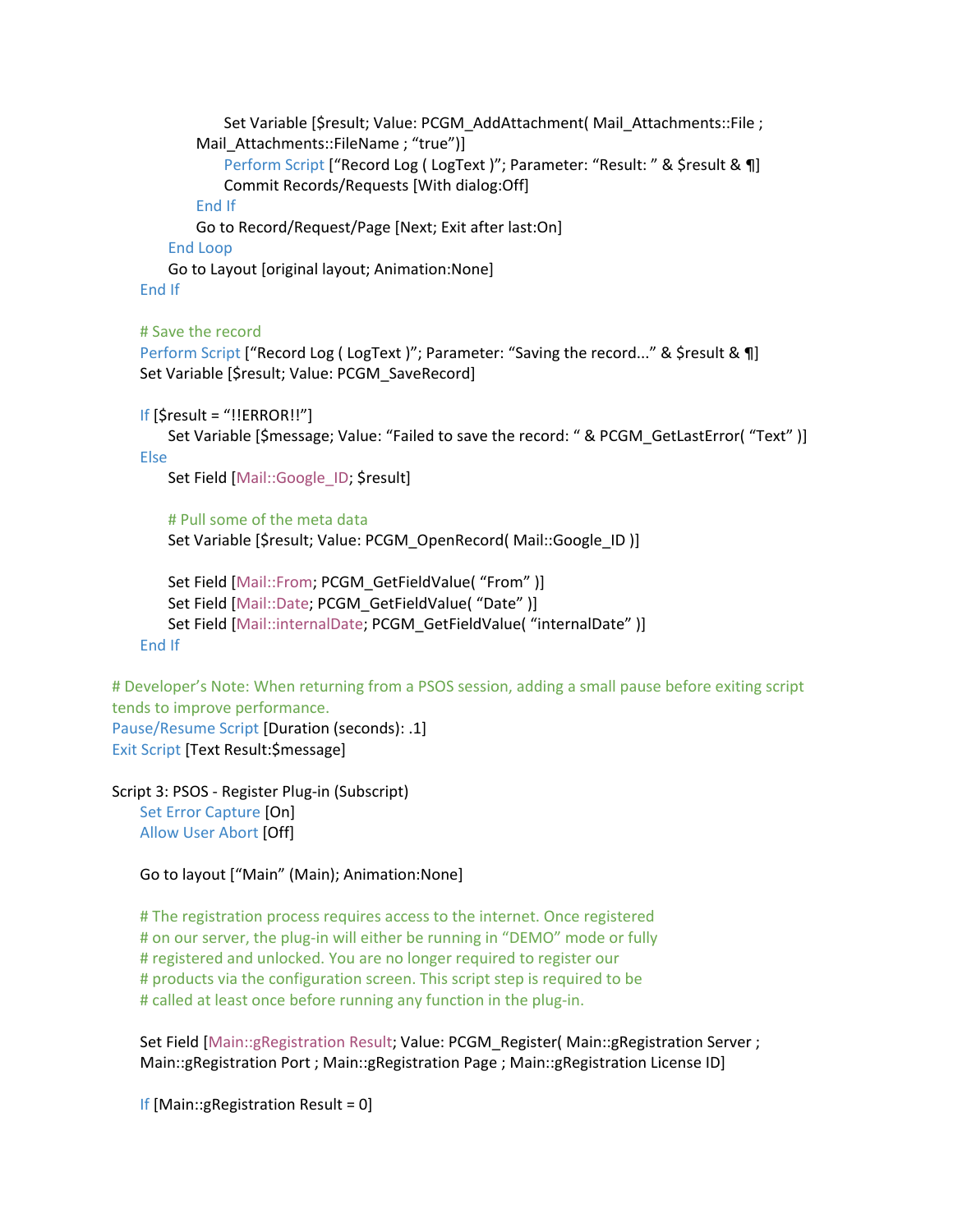Exit Script [Text Result:0]

Else

Exit Script [Text Result:Main::gRegistration Result] End If

```
Script 4: PSOS - Authenticate (Subscript)
    Set Error Capture [On]
    Allow User Abort [Off]
```
Go to layout ["Main" (Main); Animation:None]

# Check the session info parameter.

```
If [Main::SessionInfo = ""]
```
Exit Script [Text Result:"No session information is saved. Please connect to Google using the Client plug-in and save the session."] End If

```
# Attempt to authenticate
```
Set Field [Main::gAuthentication Result; Value: PCGM\_LoadSession( Main::SessionInfo )]

```
If [Main::gAuthentication Result = 0]Exit Script [Text Result:0]
Else
    Exit Script [Text Result:PCGM_GetLastError( "Text" )]
End If
```
Script Explanations:

When performing scripts on the server, it is helpful to split the script workflows into two groups: the Client-Side scripts, which are primarily for gathering found sets, performing any necessary work that requires user interaction, calling any server-side scripts, and handling results; and the Server-Side scripts, which perform the work and require no user interaction. For ease of naming, we refer to these as "Driver" and "Worker" scripts, respectively.

The Driver script in the example above, "Push Mail [Server]", is intended to gather any information from the user's perspective that will be passed to the worker scripts in order to accomplish the workflow's goal. It also provides the user with interface cues, such as messages or layout changes, as necessary. Finally, the Driver script is responsible for issuing the call to Perform Script on Server, referencing the desired Worker script that will carry out the workflow's task using the FileMaker Server scripting engine.

The Worker script, by comparison, has no user interface cues (no message dialogs, all other dialogs are "off" or disabled) and its purpose is to perform any and all work related to the workflow. In this case, the job of the Worker script is to compose and send the email out. An important fact to note about the Worker script is that when the script starts up, the virtual FileMaker session created by FileMaker Server will run through the solution's "Open" script (if defined), and will start in the default context of the solution as if the user had opened it up in FileMaker Pro for the first time. Therefore, it is important to ensure that the Worker script first sets itself into the correct context using Go to Layout, as well as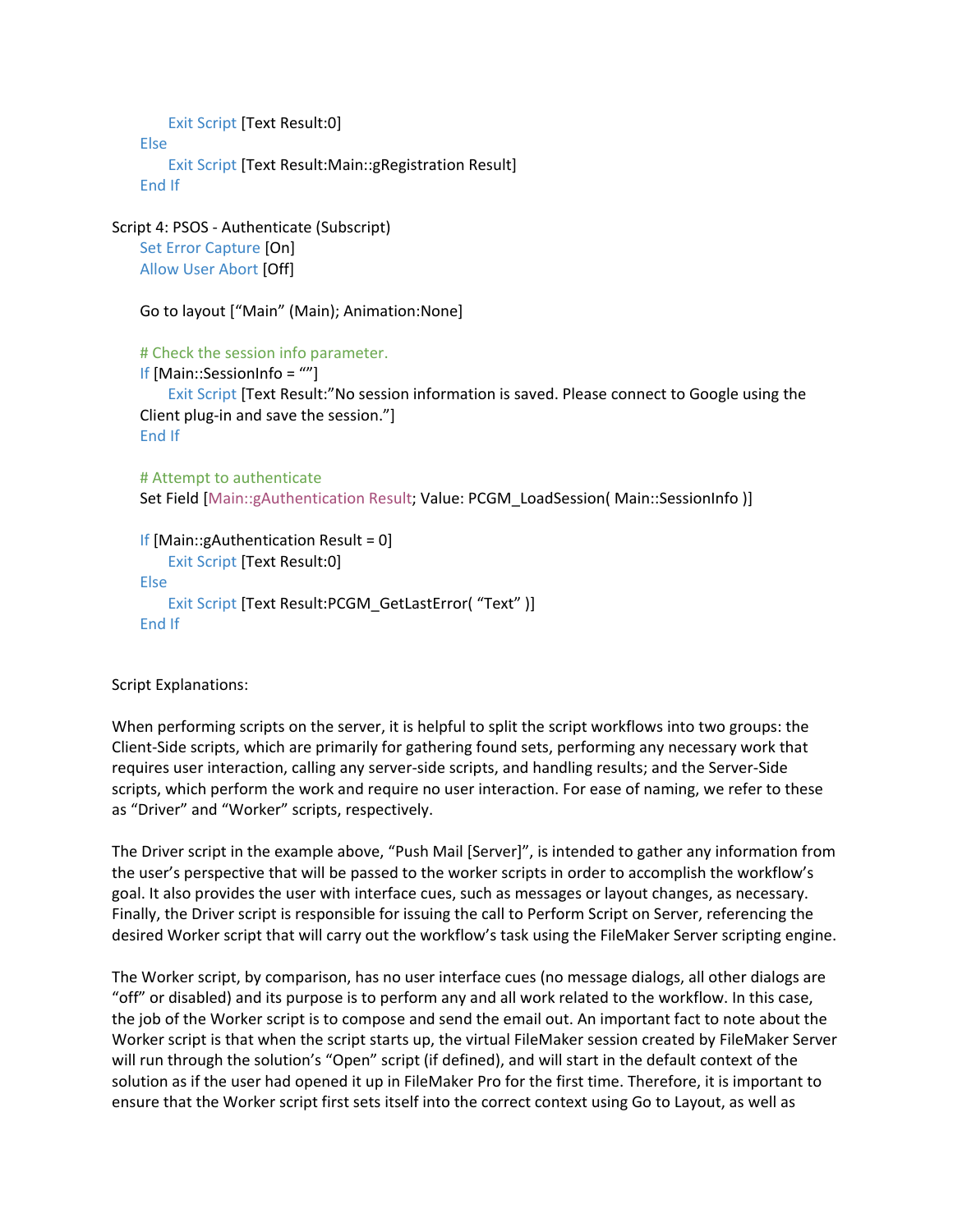performing any finds using information passed to it from the Driver script, to ensure the process will be able to work without issue.

In addition to the primary workflow executed by the Worker script, the subscripts for registration and authentication make sure that the plug-in is in a proper operating status on the FileMaker Server machine. The calls to register and authenticate should be made at least once per call to Perform Script on Server; the recommended location for this would be at the beginning of the Worker script called directly by the Driver.

5. Server-Side Scheduled Scripts

Scheduled scripts would follow similar adjustments to the order of scripting as scripts called by Perform Script on Server. The "Driver" script, in this case, could be largely ignored, but the script space still needs to be in the correct context, PCGM\_Register must still be called, and PCGM\_LoadSession must still use valid Google session information before any work can commence.

6. WebDirect Scripting

At a glance, scripting in WebDirect and scripting in FileMaker Pro are identical when it comes to plug-in calls and how they're structured. The only critical difference between WebDirect scripting and standard FileMaker Pro scripting is the requirement of authenticating with a Google account and registering the plug-in. All other features are the same.

When working within a WebDirect session, it's safe to assume that the session will be similar to that of a FileMaker Pro session. This means that the call to PCGM\_LoadSession must take place at least once each time the user is connected to the solution via WebDirect. A developer may wish to include a call to PCGM\_LoadSession with each "workflow" similar to server-side scheduled scripts or in a Perform Script on Server session. Similarly, a WebDirect implementation can also make use of Perform Script on Server instead of using script steps and function calls as a client application; in this case, the plug-in used by the Database Engine is the one performing the work and not the one used by the Web Publishing Engine. It is up to the developer to determine the best setup for their solution when it comes to where to host the server-side version of the plug-in.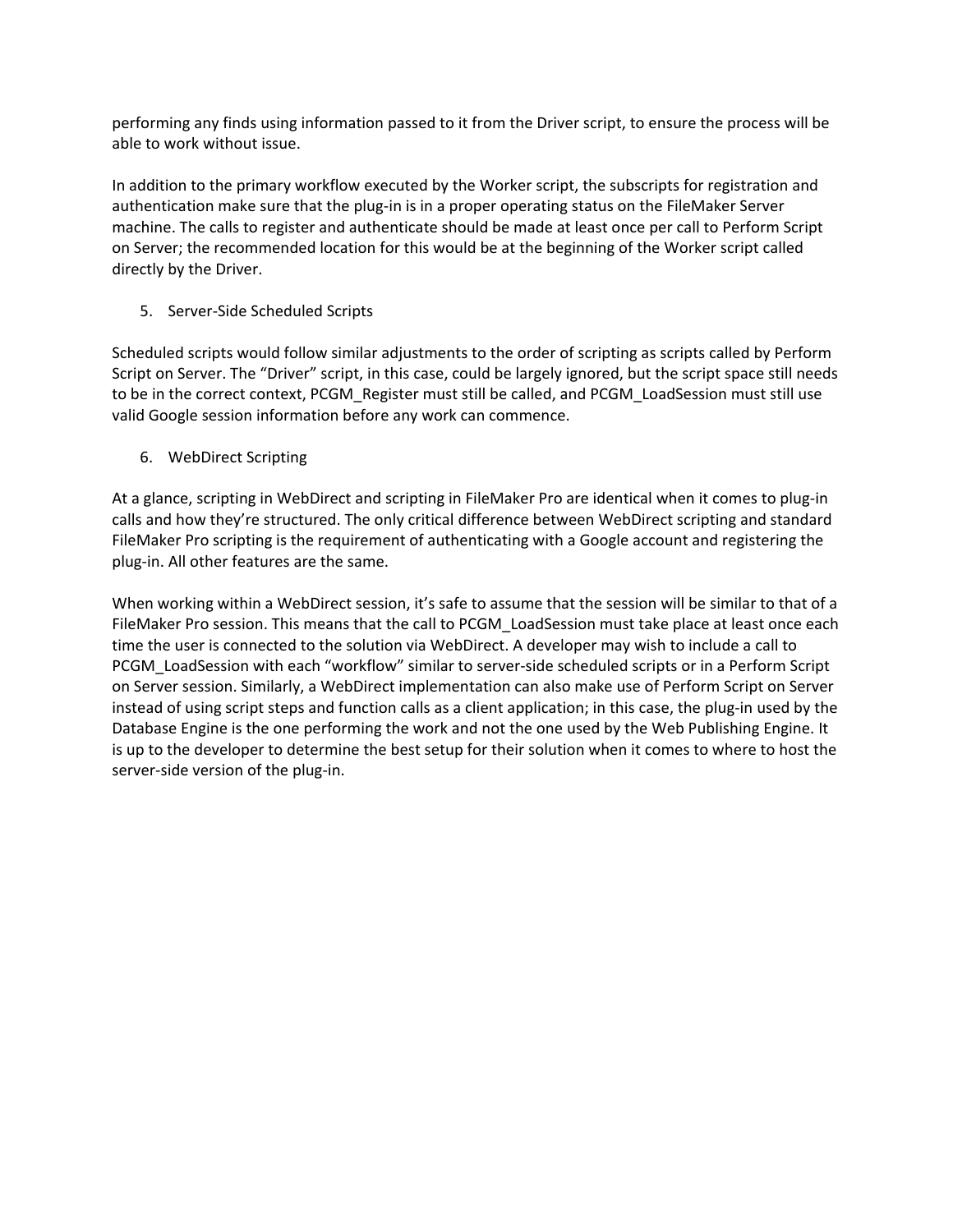# <span id="page-31-0"></span>**7) Custom Contact Fields**

When working with user contacts, there is a possibility that not all fields available to the contact will fit with a developer's specific solution. Google's People API allows for a subset of "user-defined" properties to be set for a given contact record. These user-defined properties are specified by a particular key, which is the "name" of the field to be added, edited, or retrieved for the specified contact.

For an example of handling contact fields, the two scripts below show the setting and getting of a custom field called "FileMaker ID", which houses the primary key field of the FileMaker contact record.

Script 1: Setting the Custom Field for a New Contact

Set Variable [ \$result ; PCGM\_OpenRecord( "Contact" )] // Error capture…

Set Variable [ \$result; Value: PCGM SetFieldValue( "FirstName" ; Contacts::FirstName )] Set Variable [ \$result; Value: PCGM\_SetFieldValue( "LastName" ; Contacts::LastName )] Set Variable [ \$result; Value: PCGM SetFieldValue( "OrganizationTitle" ; Contacts::JobTitle ; "Work" )]

Set Variable [ \$result; Value: PCGM\_SetFieldValue( "EmailAddress" ; Contacts::WorkEmail ; "Work" )]

Set Variable [ \$result; Value: PCGM\_SetFieldValue( "PhoneNumber" ; Contacts::WorkPhone ; "Work" )]

# Set the Custom Field value for the "FileMaker ID" Set Variable [ \$result; Value: PCGM\_SetFieldValue( "UserDefined" ; Contacts::ID ; "FileMaker ID"

)]

```
Set Variable [ $ID; Value: PCGM_SaveRecord]
If \lceil $ID = "!!ERROR!!" or $ID = "?" ]
        // Handle error
```
Else

End If

# Save the Google ID. Set Field [ Contacts::Google ID; \$ID ]

Script 2: Getting the Custom Field from an Existing Contact

Set Variable [ \$result ; PCGM\_OpenRecord( Contacts::Google ID ; "Contact" )] // Error capture…

# Set the Custom Field value for the "FileMaker ID" Set Variable [ \$customField; Value: PCGM\_GetFieldValue( "UserDefined" ; "FileMaker ID" )]

In the examples, if we assume that the FileMaker ID for the contact in question is "CNTCT0001", the screenshot below shows the appearance of the contact record when viewing it on Google Contacts in the web browser: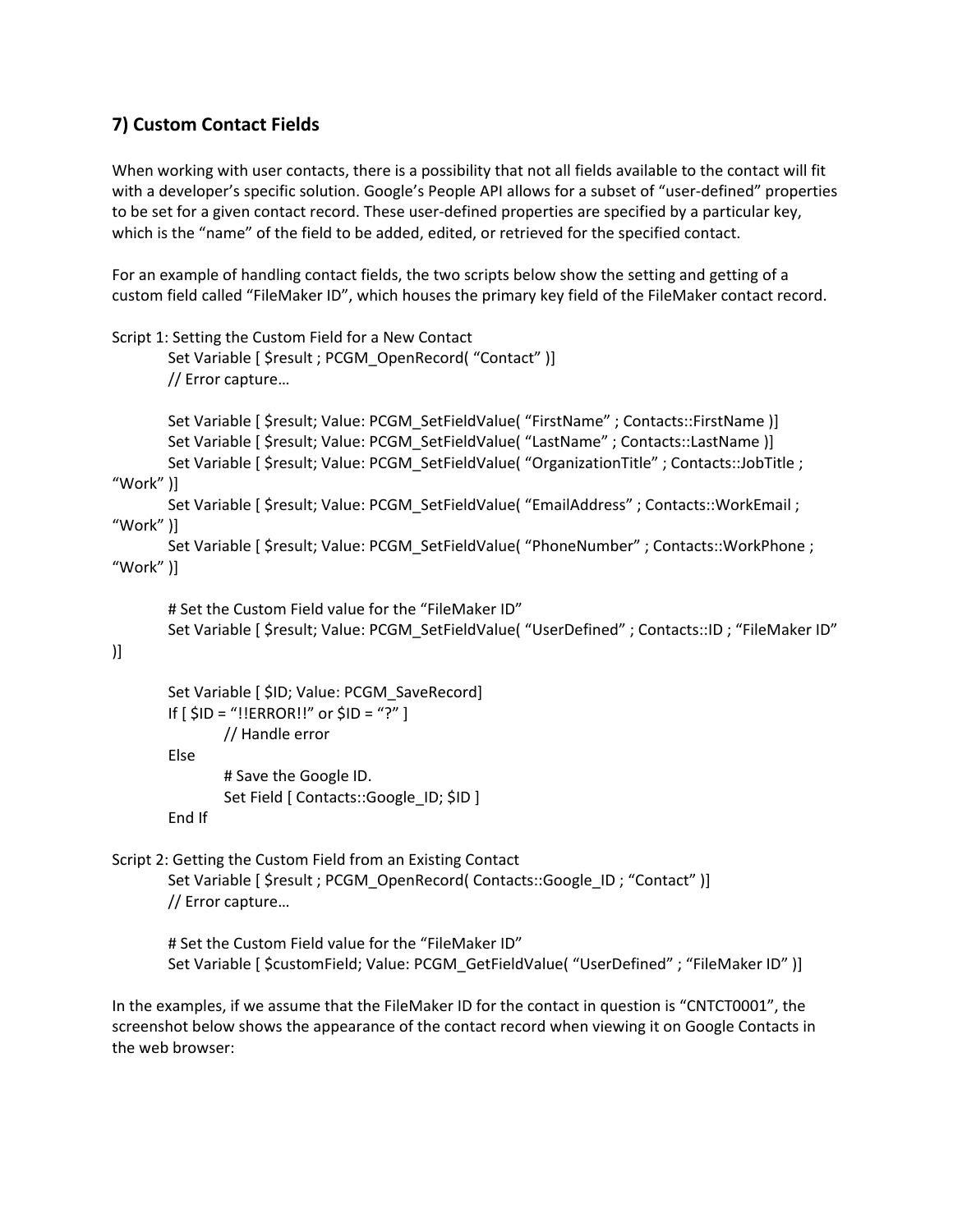

# Dr. Johnny C Doel Sr.

"Johnny " Renamed Title

 $\frac{1}{\sqrt{2}}$  My Contacts Test  $|\mathbf{v}|$ 

| Home<br>Work    | John@gmail.com<br>John@company.com<br>Add email |
|-----------------|-------------------------------------------------|
| Home            | ■ → 111-111-1111                                |
| Work            | ■ - 222-222-2222                                |
|                 | Add phone                                       |
| Home            | 123 Home<br>Apt 1<br>City Home, AB              |
| Work            | 123 Work<br>Apt 2<br>City Work, AB              |
|                 | Add address                                     |
| <b>Birthday</b> | December 28, 1990                               |
| Anniversary     | May 15, 2012                                    |
| Anniversary     | May 15, 2012                                    |
|                 | Add date                                        |
| Work            | www.work.com                                    |
| Other           | www.home.com                                    |
|                 | Add URL                                         |
| Profession      | Developer                                       |
| FileMaker ID    | CNTCT0001                                       |
|                 | Add custom field                                |
|                 | $Add -$                                         |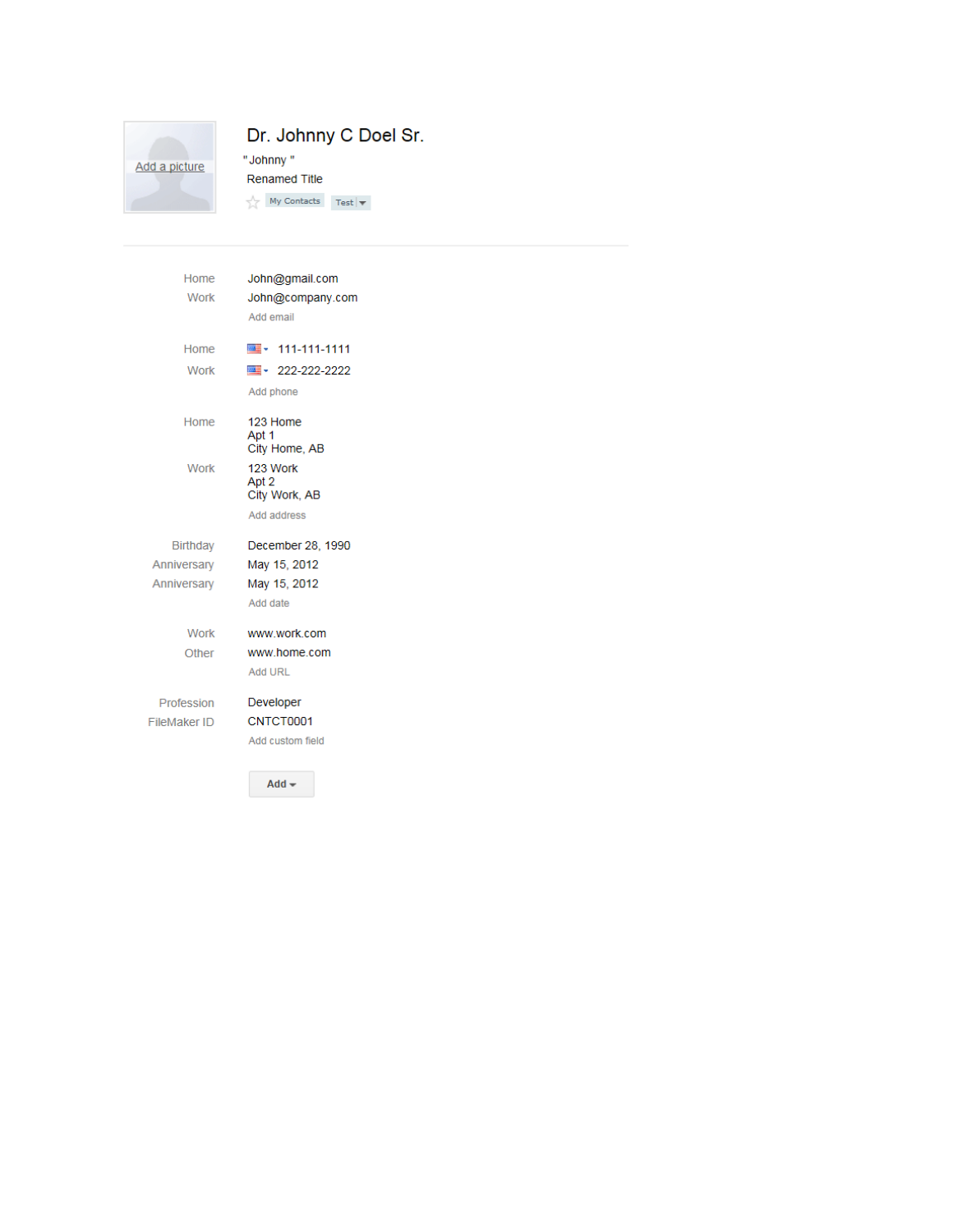# <span id="page-33-0"></span>**8) Error Handling**

When something unexpected happens while calling a plug-in function, the function will return a result of "!!ERROR!!". This makes it simple to check for errors. If the value of "!!ERROR!!" is returned, then immediately call PCGM\_GetLastError for a detailed description of the exact error.

We find that most developers run into issues due to a lack of error trapping. Please ensure that you properly trap for errors in your solution. Here are a few samples of how you can check for errors.

```
Set Variable [ $result ; PCGM_SomeFunction( "Param1" ; "Param2" ) ]
If [ $result = "!!ERROR!!" ]
       Show Custom Dialog [ "Error" ; PCGM_GetLastError( "Text" ) ]
```
End If

The PCGM GetLastError( Type ) function gives you the option to display the error description or the error number. Displaying the error number is more user friendly in international environments, where an English error description may not be desired. If the format parameter is set to "Number" such as PCGM GetLastError( "Number" ), then an error number will be returned. If the format parameter is set to "Text" or blank, such as "PCGM\_GetLastError", "PCGM\_GetLastError( "" )", or "PCGM\_GetLastError( "Text" )", then an English error description will be returned.

The list below includes return codes that the plug-in directly reports on. For some error codes, such as - 16003, -998, and -400, the error text can vary due to different causes. Please refer to the result of PCGM\_GetLastError( "Text" ) for more information when encountering those particular error codes.

| Code   | <b>Description</b>                        |  |  |  |
|--------|-------------------------------------------|--|--|--|
| 0      | <b>Success</b>                            |  |  |  |
| $-1$   | Plug-in Not Registered                    |  |  |  |
| $-2$   | <b>Registration Failed</b>                |  |  |  |
| $-3$   | <b>Invalid Number of Parameters</b>       |  |  |  |
| $-4$   | Invalid Parameter Value(s)                |  |  |  |
| $-10$  | Expired Registration / Registration Error |  |  |  |
| $-200$ | Library Failed to Load                    |  |  |  |
|        |                                           |  |  |  |
| $-300$ | The specified file cannot be found        |  |  |  |
| $-301$ | The specified file cannot be found        |  |  |  |
| $-302$ | The specified folder cannot be accessed   |  |  |  |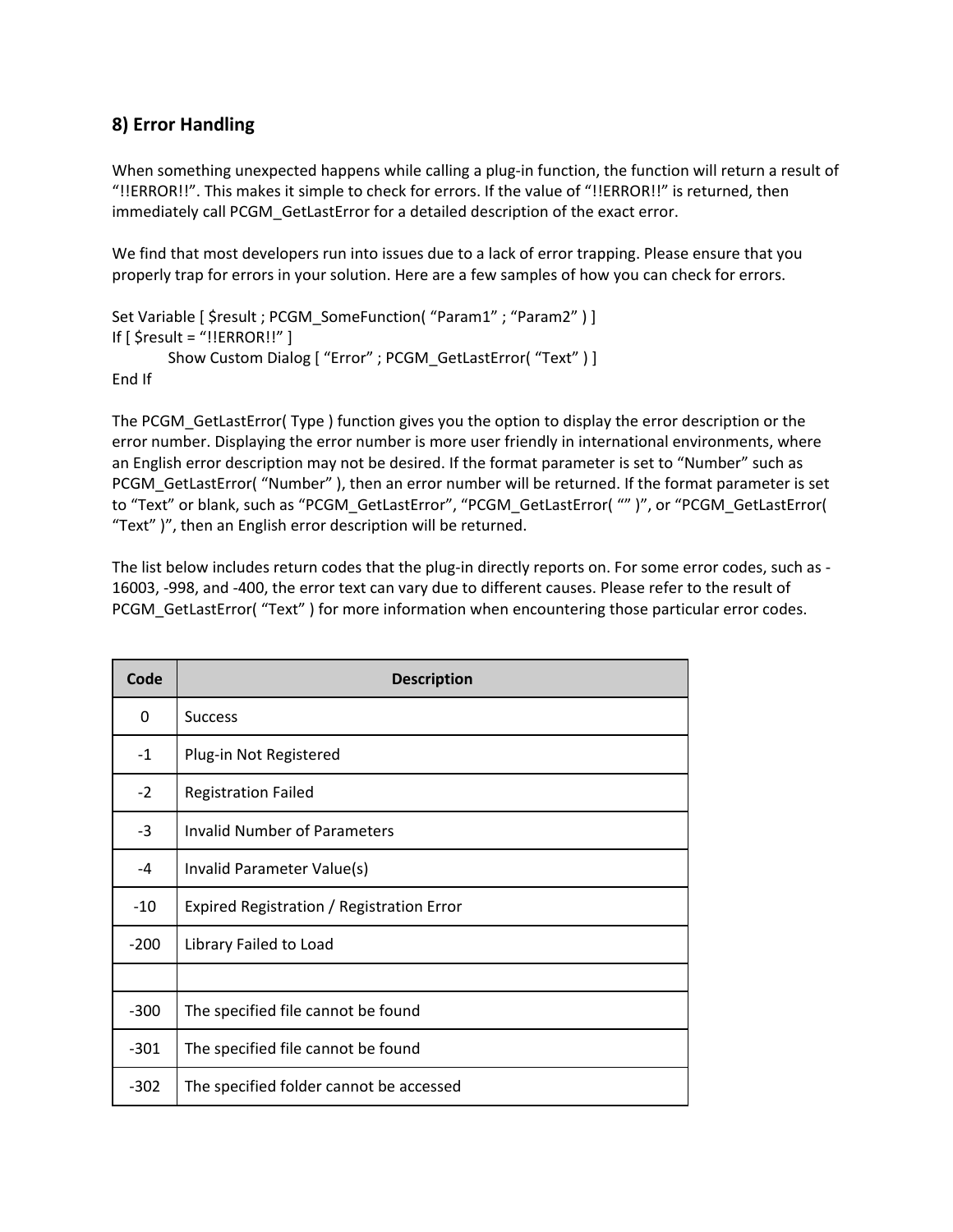| -400     | <b>System Error</b>                                                     |  |  |  |
|----------|-------------------------------------------------------------------------|--|--|--|
| $-998$   | Unknown Exception                                                       |  |  |  |
| $-999$   | <b>COM Exception</b>                                                    |  |  |  |
|          |                                                                         |  |  |  |
| $-16000$ | Google Log-on Failed                                                    |  |  |  |
| $-16001$ | Authentication information missing; please authenticate to Google first |  |  |  |
| -16002   | This Version is not supported                                           |  |  |  |
| $-16003$ | Error encountered from Google                                           |  |  |  |
| $-16004$ | Authenticated user has insufficient Google permissions                  |  |  |  |
| $-16005$ | Google service has not yet been authenticated                           |  |  |  |
| $-16006$ | This function is not supported in the current version of gManipulator   |  |  |  |
| $-16007$ | Operation called without opening/creating a record                      |  |  |  |
| $-16008$ | Missing parameter value                                                 |  |  |  |
| $-16009$ | Error encountered during Authentication                                 |  |  |  |
| $-16011$ | Invalid record or folder type                                           |  |  |  |
| $-16012$ | Invalid path or file name                                               |  |  |  |
| $-16013$ | Property is read-only                                                   |  |  |  |
| $-16014$ | Invalid field name specified                                            |  |  |  |
| $-16015$ | Invalid field value provided                                            |  |  |  |
| $-16016$ | Field is unsupported                                                    |  |  |  |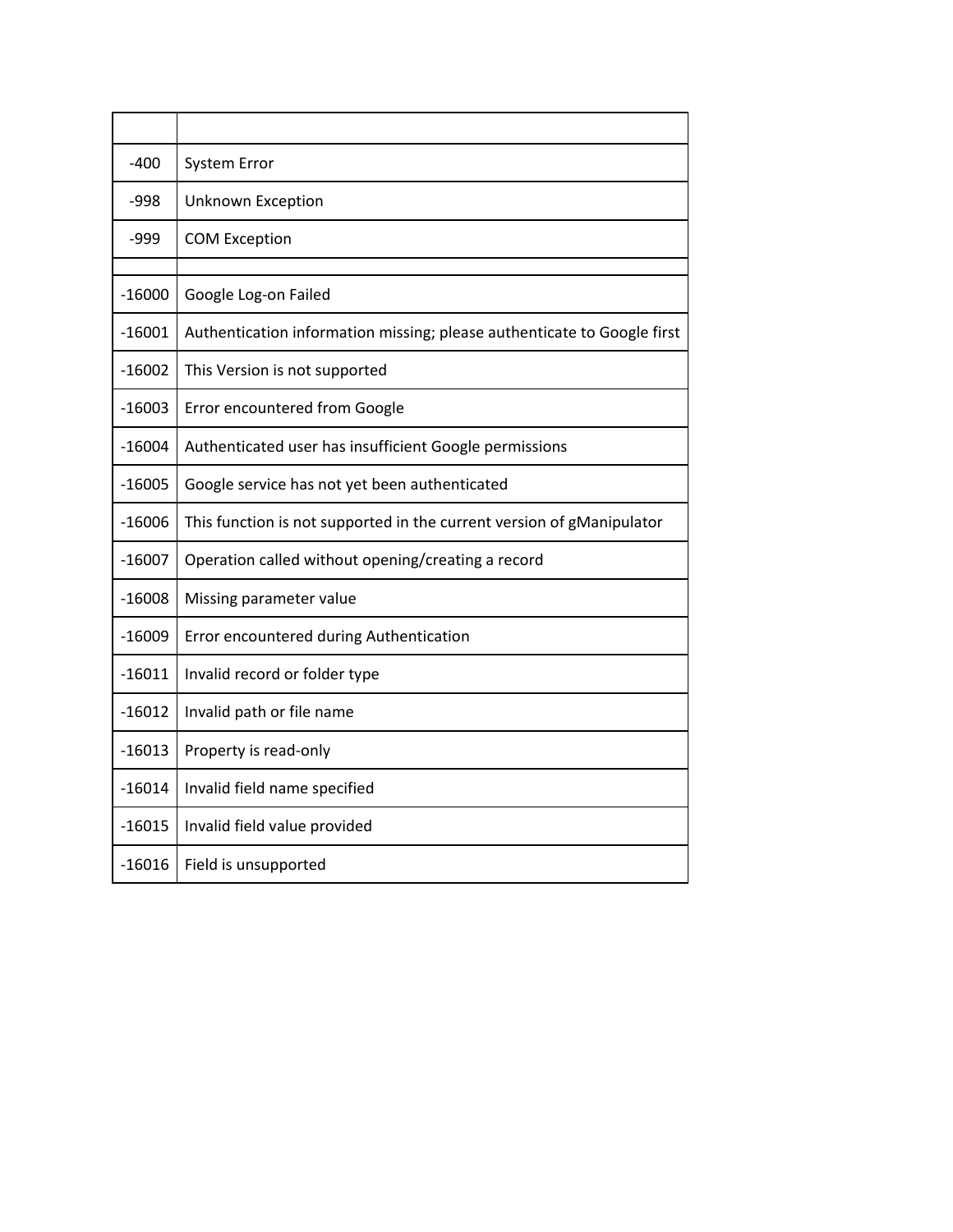# <span id="page-35-0"></span>III. Known Issues

As the plug-in is used in integration, issues may arise that have been determined to have no immediate resolution, or have a workaround available. This section is used to document these known issues; if a full resolution is later determined, the issue entry in this section will be updated to reflect the solution.

# <span id="page-35-1"></span>**1550 – Plug-in Installation Error Specific Case**

When performing an installation of the plug-in, there are certain situations in which a "1550" error can come up. The most common reason is that the plug-in is missing its dependencies, which can be resolved by following the steps specified in the Plug-in Installation section above.

A more uncommon reason that FileMaker returns a "1550" error, however, is due to a system setting integrated into the plug-in. This setting determines which system libraries the plug-in utilizes in order to communicate with the required dependencies it uses to perform its various tasks. This scenario comes up when performing the Install Plug-in script step to install the plug-in into FileMaker after the plug-in is already installed, in two subsequent calls; the first call is successful, but the second call results in a -1550 error. After receiving the error, the plug-in will be disconnected from FileMaker, and FileMaker will behave as if the plug-in is not installed.

There are two resolutions for this specific scenario:

- 1. Implement scripting to prevent the plug-in from being installed more than once using the Install Plug-in script step per FileMaker session, as a single call should be sufficient to update the existing plug-in if a new version is desired.
- 2. Close and re-open FileMaker, which causes the plug-in to properly initialize and be considered "installed".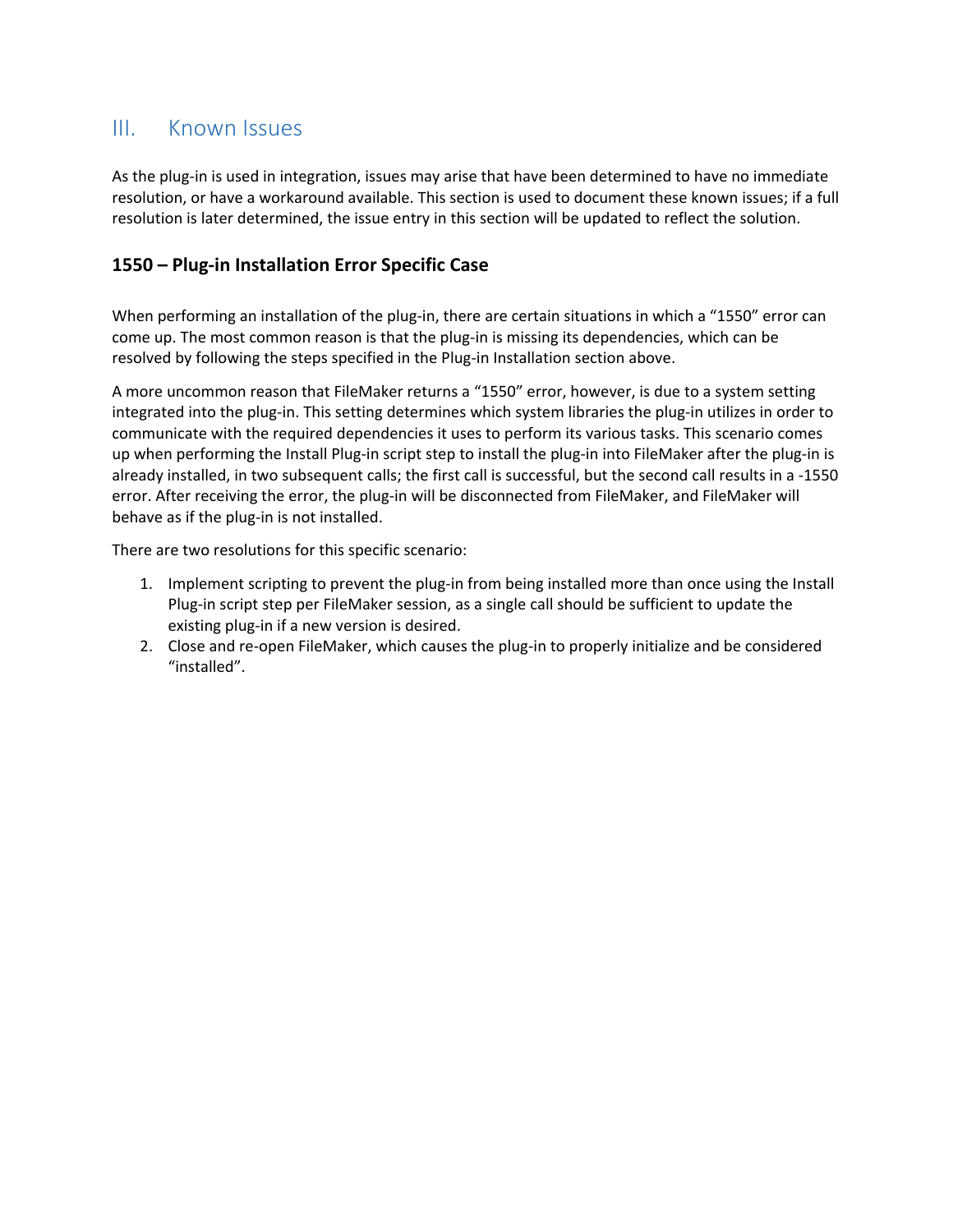# <span id="page-36-0"></span>**Error 403 - "Quota Exceeded"**

The Google API sets a limitation on the number of requests that can be submitted to its services on a per-day and per-minute basis. Quotas are split between the different services; there are separate quotas for Google Contacts, Gmail, Calendar, and Tasks. This limitation is fairly generous, however these quotas are linked to all communication that is performed by the gManipulator plug-in, which affects any and all customers utilizing the plug-in.

If this error occurs, there can be multiple reasons; one reason is that there have been too many requests made to a given service within the span of a set number of seconds, and the other reason is that too many requests have been made to a given service within the span of a day. The table below outlines the default quota for each of the four services that gManipulator communicates with.

| Service<br><b>Name</b> | Request Quota #1               | Request Quota #2                  | Request Quota #3               |
|------------------------|--------------------------------|-----------------------------------|--------------------------------|
| People API             | 30 read reg's / min / user     | 60 write req's / min / user       | 90 crit. write / min / user    |
| <b>Gmail API</b>       | 1,000,000,000 queries /<br>day | 25,000 queries / 100sec /<br>user | 2,000,000 queries / 100<br>sec |
| Calendar API           | 1,000,000 queries / day        | 500 queries / 100sec / user       | N/A                            |
| Tasks API              | 50,000 / day                   | 500 / 100 sec / user              | N/A                            |

For example, for the Calendar API, the gManipulator plug-in is able to submit up to one million requests (push or pull) per day, with no more than five hundred requests submitted per 100 seconds per authenticated user account.

If you encounter a Quota Exceeded error, determine it to be a daily quota instead of a per-100-seconds quota, and require more requests to be submitted, please reach out to our support line via the Contact Us section down below and inform us which service you experienced the error message for (e.g. if you were sending an email, or pulling calendar events, etc.). We will request for Google to expand the quota limit and will inform you via email as soon as the quota has been increased.

# <span id="page-36-1"></span>**Minimum Modification Time Lies too Far in the Past**

When making a request to Google using the "UpdatedMin" field for filtering on Events, the function "PCGM\_GetFirstRecord" may return this error if the value of "UpdatedMin" is too far back. The tested "window" of time that the UpdatedMin field will be successful for is up to 30 days prior to the current date of making the request. This is a known issue, and a resolution is currently under development. If using UpdatedMin or Last Modification filtering for Calendar Events in the interim, please ensure that the date or timestamp value passed to the filter function is within this 30-day window.